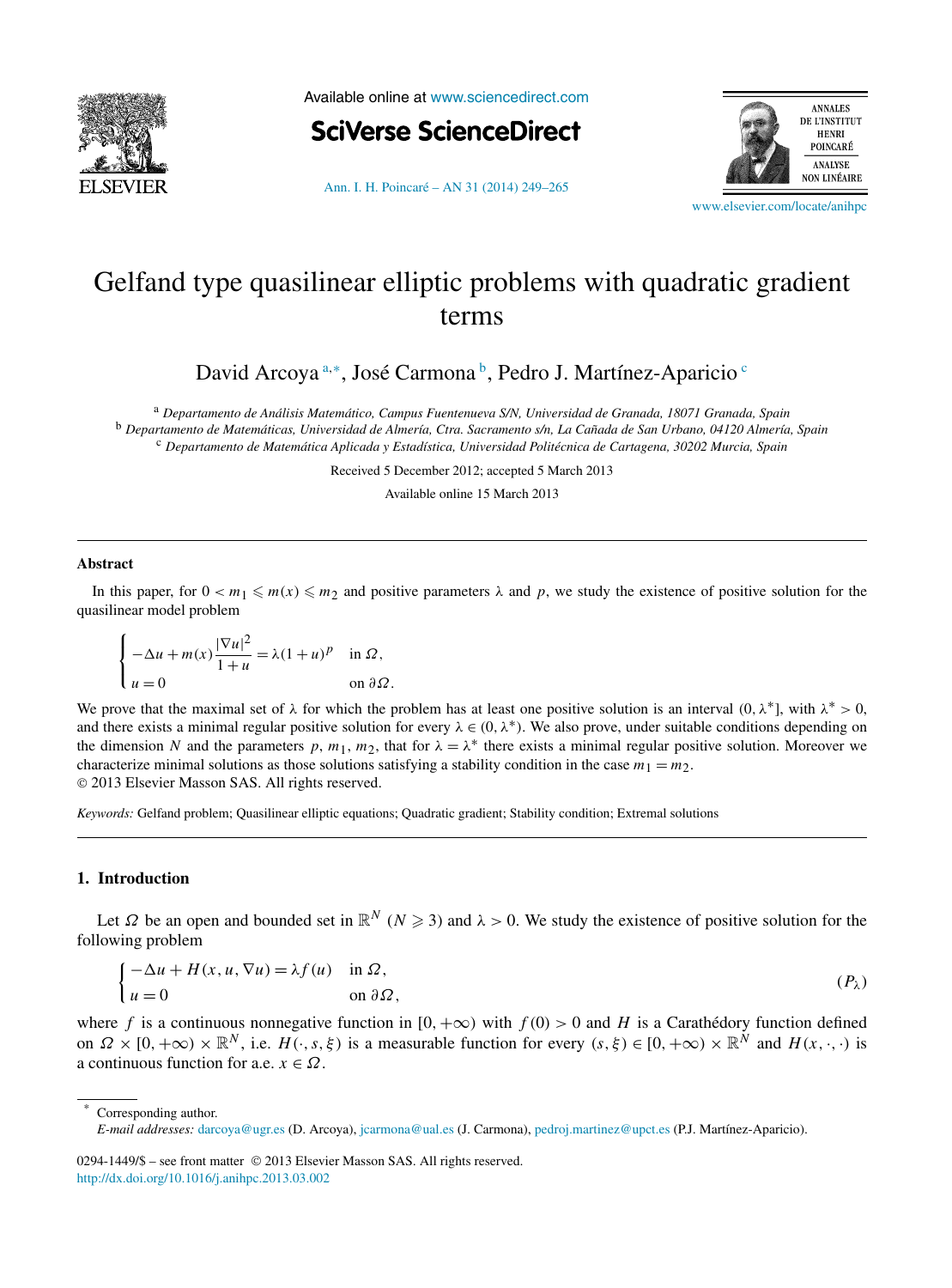<span id="page-1-0"></span>

We point out that  $(P_\lambda)$  provides a general framework including, as a particular case, semilinear problems which have been studied in the literature. Namely, motivated by different applications (thermal self-ignition in combustion theory [\[18\],](#page-16-0) temperature distribution in an object heated by a uniform electric current [\[19,20\],](#page-16-0) etc.) there is a vast amount of works, among others [\[4,13,15,21\],](#page-16-0) concerned with the problem

$$
\begin{cases}\n-\Delta w = \lambda f(w) & \text{in } \Omega, \\
w = 0 & \text{on } \partial \Omega,\n\end{cases}
$$
\n(1.1)

where *f* is a smooth function satisfying  $f(0) > 0$ ,  $f'(0) > 0$  and  $f''(s) > 0$  for every  $s > 0$ . Specifically, for a general linear second order differential operator and a nonlinearity *f* depending also on  $x \in \Omega$ , it is proved in [\[15\]](#page-16-0) that there exists a parameter  $\lambda^* > 0$  such that problem (1.1) has a minimal classical solution  $w_\lambda \in C^2(\overline{\Omega})$  provided that  $0 \le \lambda < \lambda^*$ , and no solution if  $\lambda > \lambda^*$ . The set  $\{w_\lambda : 0 \le \lambda < \lambda^*\}$  is a branch and  $w_\lambda$  is increasing in  $\lambda$ . These results have been extended in [\[21\]](#page-16-0) to the case in which *f* is only assumed to be strictly convex. In addition, it is proved that the pointwise limit  $w^*(x) := \lim_{\lambda \to \lambda^*} w_\lambda(x)$  is also a weak solution (usually called *extremal solution*) of (1.1) with  $\lambda = \lambda^*$ . To prove this, it is essential the fact that the minimal solutions  $w_\lambda$  are stable, i.e. they satisfy

$$
\int_{\Omega} |\nabla \phi|^2 \geq \lambda \int_{\Omega} f'(w_{\lambda}) \phi^2 \quad \text{for every } \phi \in H_0^1(\Omega).
$$

Observe that the above condition is nothing but the nonnegative definiteness of the second variation in  $w = w_\lambda$  of the associated energy functional

$$
E_{\Omega}(w) = \int_{\Omega} \left( \frac{1}{2} |\nabla w|^2 - \lambda F(w) \right), \quad F' = f.
$$

In addition, it implies that the least eigenvalue of  $-\Delta - \lambda f'(w_\lambda)$  is nonnegative (see Proposition 1.2.1 in [\[16\]\)](#page-16-0). Even more, for  $0 \le \lambda < \lambda^*$  it is always positive and, as it was point out in [\[15, Proposition 2.15\],](#page-16-0) this fact is also important to prove that an equilibrium solution for the corresponding parabolic problem is stable. Moreover in [\[21, Théorème 1](#page-16-0) [and Proposition 1\]](#page-16-0) it is proved that this characterizes the minimal regular solutions.

This stability condition plays also a crucial role in order to study when the extremal solution *w*<sup>∗</sup> is regular. Indeed, it can be used to show that, for a few values of *N*,  $w_{\lambda}$  is bounded in  $C(\overline{\Omega})$  uniformly in  $\lambda \in (0, \lambda^*)$  and then  $w^* \in$  $L^{\infty}(\Omega)$ . This has been proved in the case  $f(s) = e^s$  (Gelfand problem) for  $3 \le N < 10$  (see [\[15, Example 1.12\]\)](#page-16-0) and  $f(s) = (1+s)^p$  with  $p > 1$  and  $3 \le N < 4+2(1-1/p)+4\sqrt{1-1/p}$  (see [\[15, p. 213\]\)](#page-16-0). The cases of nonlinearities *f* having an asymptote like  $f(s) = 1/(1 - s)^k$ , with  $k > 0$ , are also covered in [\[21\].](#page-16-0) A characterization of singular  $H^1$ extremal solutions appears in [\[13\]](#page-16-0) in terms of the stability condition, pointing out that the stability condition is a version of the classical Hardy inequality. In fact, an improved inequality with best constant, generalizing the classical Hardy and Poincaré inequalities is used in that paper to determine, in some particular cases, the dimensions for which any  $H<sup>1</sup>$  extremal solution is singular. Regularity of extremal solutions of semilinear elliptic problems up to dimension 4 has been proved in [\[14\].](#page-16-0)

For clarity, we present in this introduction the results only in the particular case

$$
\begin{cases}\n-\Delta u + m(x) \frac{|\nabla u|^2}{1+u} = \lambda (1+u)^p & \text{in } \Omega, \\
u = 0 & \text{on } \partial \Omega,\n\end{cases}
$$
\n(1.2)

with  $0 \le m_1 \le m(x) \le m_2 < p$  and  $1 < p$ . The reader is referred to Theorems [3.1,](#page-5-0) [4.4,](#page-11-0) [4.6](#page-12-0) and [4.7](#page-14-0) below for the corresponding results for the general problem  $(P_\lambda)$ . The study of general quasilinear problems with quadratic growth in the gradient ∇*u* like (1.2) provides a suitable unified framework for all the previously cited results. In fact, it handles as a particular case, taking  $m_2 = 0$ , the problem (1.1) for  $f(s) = (1 + s)^p$  with  $p > 1$ . Moreover it also handles, at least formally, the cases  $f(s) = e^s$  and  $f(s) = 1/(1-s)^k$ , with  $k > 0$ . Indeed, if *w* is a positive solution of

$$
\begin{cases}\n-\Delta w = \lambda e^w & \text{in } \Omega, \\
w = 0 & \text{on } \partial \Omega,\n\end{cases}
$$

then the function *u* given by the change  $w = \ln(1 + u)$  solves (1.2) in the particular case  $m(x) = 1$  and  $p = 2$ . Similarly, via the change  $w = 1 - 1/(u + 1)^{\alpha}$ , solutions of the equation  $-\Delta w = \lambda/(1 - w)^{k}$  (*k >* 0) are related to solutions of (1.2) with  $m(x) = \alpha + 1$  and  $p = \alpha k + \alpha + 1$ .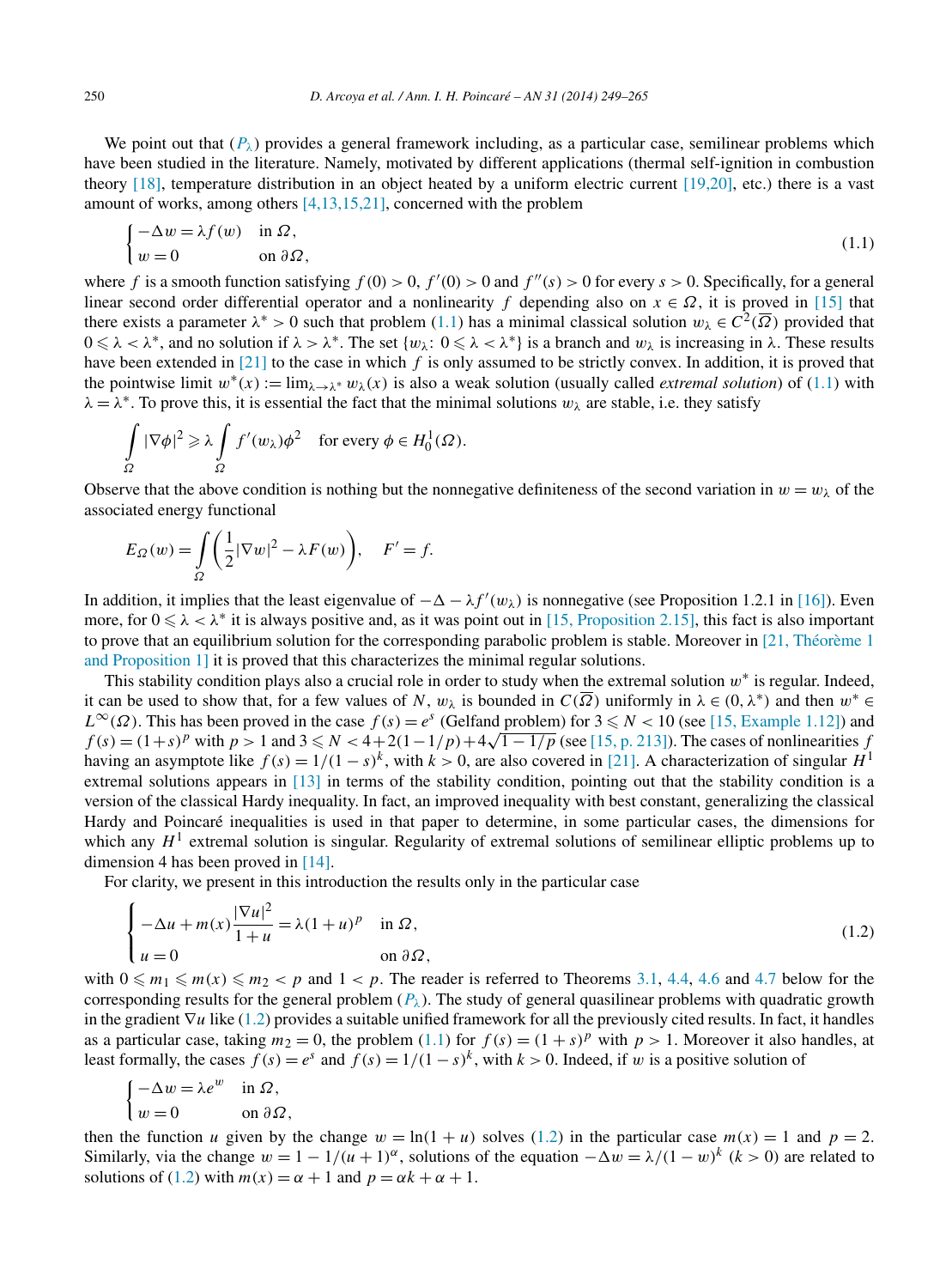<span id="page-2-0"></span>Notice that the quasilinear differential operator in  $(1.2)$  falls into the framework of the pioneering works by Boccardo, Murat and Puel [\[9,10\].](#page-16-0) They have extensively studied this operator confronted with a right-hand side not depending on *u*. The case in which the right-hand side is nonlinear has been less studied. A power-like right-hand side has been studied by Orsina and Puel in  $[22]$  and recently in  $[2,11]$ . In [\[5\]](#page-16-0) and [\[6\]](#page-16-0) are proved some comparison principles for general differential operators including the left-hand side of the equation in  $(P_\lambda)$  if  $H(x, s, \xi)$  is nondecreasing in *s*. However, in order to deal with the model problem [\(1.2\)](#page-1-0), where  $H(x, s, \xi)$  is decreasing on *s*, we prove a comparison principle for positive solutions including this case (see Section 2).

We show that the solution set of problem  $(1.2)$  behaves as in the semilinear case described above. That is, we give sufficient conditions on  $m_1$ ,  $m_2$  and p in order to show the existence of  $\lambda^* > 0$  such that [\(1.2\)](#page-1-0) admits a minimal solution  $u_\lambda$  if  $0 < \lambda < \lambda^*$  and no solution if  $\lambda > \lambda^*$ . In order to prove the existence of the minimal solutions we use the quasilinear comparison stated in Section 2.

As regard to the extremal solution, in order to prove that the minimal solutions are bounded in  $H_0^1(\Omega)$  uniformly in  $\lambda \in [0, \lambda^*)$ , we need to generalize the stability condition. Specifically, if  $p > m_2 \ge m_1 > 1$ , we prove that

$$
\int_{\Omega} |\nabla \phi|^2 \geqslant \lambda \frac{(p-m_2)(m_1-1)}{m_2-1} \int_{\Omega} (1+u_{\lambda})^{p-1} \phi^2,
$$

for every  $\phi \in H_0^1(\Omega)$ .

As in the semilinear case, this extension of the stability condition is the keystone to prove, for  $0 < \lambda < \lambda^*$  and  $(p - m_2)(m_1 + 1) > \frac{m_2 - 1}{m_1 - 1}$ , a uniform estimate in the Sobolev space of the minimal solutions and as a corollary the existence of *extremal* solution  $u^*$  of [\(1.2\)](#page-1-0) with  $\lambda = \lambda^*$ . In the particular case  $m_1 = m_2$  we show that the above inequality characterizes minimal solutions (see Theorem [4.6\)](#page-12-0). We point out that, up to the authors' knowledge, stability condition is unknown in the literature of quasilinear elliptic equations with quadratic growth in the gradient. We remark that problem [\(1.2\)](#page-1-0) does not have variational characterization.

Moreover, we establish whether *u*<sup>\*</sup> is regular (i.e.  $u^* \in L^\infty(\Omega)$ ) in terms of *N*, *p*, *m*<sub>1</sub> and *m*<sub>2</sub>. We gather the results for  $(1.2)$  in the following theorem.

**Theorem 1.1.** Assume that  $1 < m_1 \le m(x) \le m_2 < p$ . Then there exists  $\lambda^* > 0$  such that [\(1.2\)](#page-1-0) has a minimal regular *solution*  $u_\lambda$  *for every*  $\lambda < \lambda^*$  *and no solution for every*  $\lambda > \lambda^*$ *. Moreover, if*  $(p - m_2)(m_1 + 1) > \frac{m_2 - 1}{m_1 - 1}$  *then*  $u^* =$ lim<sub> $\lambda \rightarrow \lambda^* u_\lambda$  *is an extremal solution. Even more,*  $u^*$  *is regular if*</sub>

$$
3 \leq N < 4\frac{(p-m_2)(m_1-1)}{(p-1)(m_2-1)} + 2 + \frac{4(m_1-1)}{m_2-1} \sqrt{\frac{p-m_2}{p-1}}.\tag{1.3}
$$

We point out that in the case  $m_1 = m_2$  the condition  $m_1 > 1$  can be overcome (see Remark [4.9](#page-15-0) below).

Notice that, the particular case  $p = 2$  and  $m(x) = 1$ , which, as it has been observed, handles Example 1.12 of [\[15\]](#page-16-0) (Gelfand problem), the above condition (1.3) it is nothing but  $3 \le N < 10$ . If  $m_2 = 0$ , the dimension condition is (Gerrand problem), the above condition (1.5) it is nothing but  $3 \le N < 10$ . If  $m_2 = 0$ , the dimension condition is  $3 \le N < 4 + 2(1 - 1/p) + 4\sqrt{1 - 1/p}$  (see [\[15, p. 213\]\)](#page-16-0). Other particular case (related to  $-\Delta w = \lambda/(1 - w)^k$  $(k > 0)$ ) is  $p = \alpha k + \alpha + 1$  and  $m(x) = \alpha + 1$  where condition (1.3) reduces to  $3 \le N < 4\frac{k}{k+1} + 2 + 4\sqrt{\frac{k}{k+1}}$ . Therefore, Theorem 1.1 is an extension of the cited semilinear results of [\[15\].](#page-16-0)

The plan of the paper is the following: in Section 2 we deduce a comparison principle for the general problem  $(P_\lambda)$ . In Section 3 we prove the existence of a minimal solution of  $(P_\lambda)$  for  $\lambda$  in a bounded interval and the extension of the stability condition for such minimal solutions. Section 4 is devoted to study the properties of the minimal solutions and the existence as well as the regularity of the extremal solutions.

**Notation.** As usual for every *s* ∈ R we consider the positive and negative parts given by  $s^+ = \max\{s, 0\}$  and  $s^- =$ min{*s*, 0}. We denote by  $T_k$  the usual truncature function given by  $T_k(s) = \min\{k, s^+\} + \max\{-k, s^-\}$ , for every  $s \in \mathbb{R}$ . We denote by  $|\Omega|$  the Lebesgue measure of a measurable set  $\Omega$  in  $\mathbb{R}^{\mathbb{N}}$ . For  $1 \leqslant p \leqslant +\infty$ ,  $||u||_p$  is the usual norm of a function  $u \in L^p(\Omega)$ . We equipped the standard Sobolev space  $H_0^1(\Omega)$  with the norm  $||u|| = (\int_{\Omega} |\nabla u|^2)^{1/2}$ . We denote by  $S = \sup\{\|u\|_{2^*}: \|u\| = 1\}$  the Sobolev embedding constant  $(2^* = 2N/(N-2))$ . By  $\lambda_1$  (respectively,  $\phi_1$ ) we also denote the first positive eigenvalue (respectively, eigenfunction) of the Laplacian operator −  $\Delta$  with zero Dirichlet boundary conditions.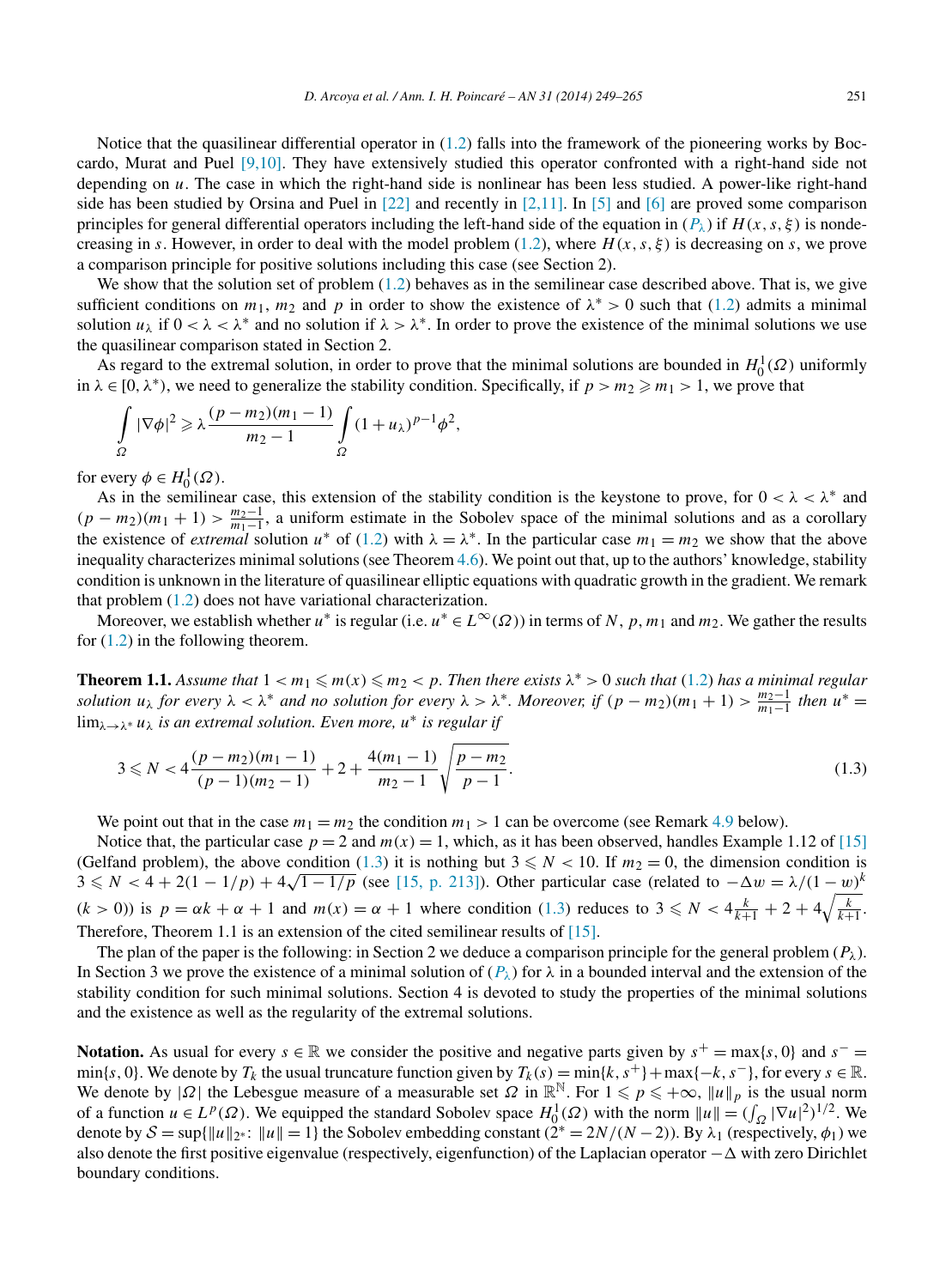## <span id="page-3-0"></span>**2. A comparison principle**

In this section we state a comparison result for the following quasilinear elliptic boundary value problem

$$
\begin{cases}\n-\Delta u + H(x, u, \nabla u) = d(x) & \text{in } \Omega, \\
u = 0 & \text{on } \partial \Omega,\n\end{cases}
$$
\n(2.1)

where  $0 \le d \in L^1(\Omega)$  and *H* is a nonnegative Carathédory function defined on  $\Omega \times [0, +\infty) \times \mathbb{R}$  such that

$$
H(x, s, t\xi) = t^2 H(x, s, \xi), \quad \forall s \ge 0, \forall t \in \mathbb{R}, \forall \xi \in \mathbb{R}^N, \text{ a.e. } x \in \Omega.
$$
 (2.2)

Moreover, we assume that there exists a continuously differentiable positive function  $g : [0, +\infty) \to \mathbb{R}$  satisfying

$$
0 \leq g(s)|\xi|^2 \leq H(x,s,\xi), \quad \forall s \geq 0, \ \forall t \in \mathbb{R}, \ \forall \xi \in \mathbb{R}^N, \ \text{a.e. } x \in \Omega.
$$

In the sequel, we denote by *G* the primitive of *g* given by  $G(s) = \int_0^s g(t) dt$  for every  $s \ge 0$ . We say that  $0 \le \bar{u} \in H_0^1(\Omega)$  is a supersolution for  $(2.1)$  if  $H(x, \bar{u}, \nabla \bar{u}) \in L^1(\Omega)$  and

$$
\int_{\Omega} \nabla \overline{u} \nabla \phi + \int_{\Omega} H(x, \overline{u}, \nabla \overline{u}) \phi \ge \int_{\Omega} d(x) \phi,
$$

for every  $\phi \in H_0^1(\Omega) \cap L^\infty(\Omega)$ . Analogously we say that  $0 \leq \underline{u} \in H_0^1(\Omega)$  is a subsolution for (2.1) if  $H(x, \underline{u}, \nabla \underline{u}) \in$  $L^1(\Omega)$  and the reverse inequality holds. If  $u \in H_0^1(\Omega)$  is a sub and a supersolution, then *u* is called a solution of (2.1).

**Theorem 2.1.** *Assume that H satisfies* (2.2)*,* (2.3) *and that there exists*  $\theta \ge 0$  *such that* 

$$
\theta \partial_s H(x, s, \xi) + \theta g(s)H(x, s, \xi) - \theta \left[ g'(s) + g^2(s) \right] |\xi|^2 - \frac{1}{4} |2g(s)\xi - \partial_\xi H(x, s, \xi)|^2 \ge 0,
$$
\n(2.4)

for a.e.  $x \in \Omega$ , every  $s \ge 0$  and  $\xi \in \mathbb{R}^N$ . If  $v_1, v_2$  are respectively a sub and a supersolution for (2.1) with  $v_1 \in L^{\infty}(\Omega)$ , *then*  $v_1 \leq v_2$ *.* 

**Remark 2.2.** We remark explicitly that, in contrast with the comparison principle stated in [\[3\]](#page-16-0) for a general quasilinear elliptic differential operators in divergence form, we do not require that *H* to be independent of  $x \in \Omega$ . Moreover, we do not impose the (increasing) monotonicity of *H* with respect to *s* as in [\[5,6\].](#page-16-0) In the particular case  $H(x, s, \xi) =$  $h(x, s)$ | $\xi$ |<sup>2</sup> then (2.2) is trivially satisfied and (2.3)–(2.4) reduces to the existence of *g*,  $\theta$  such that for every  $s \ge 0$ , a.e.  $x \in \Omega$ ,  $0 < g(s) \leq h(x, s)$  and

$$
0 \leq \theta \partial_{s} (h(x, s) - g(s)) + (h(x, s) - g(s))((1 + \theta)g(s) - h(x, s)).
$$
\n(2.5)

Observe that if  $g(s) - h(x, s)$  is decreasing in *s*, then (2.5) is satisfied.

**Remark 2.3.** Existence of solution for  $(2.1)$  is known from  $[9,10]$ , the previous theorem shows that this solution is unique.

**Proof of Theorem 2.1.** We consider the  $C^3$ -function  $\psi$  defined in  $[0, +\infty)$  by  $\psi(s) = \int_0^s e^{-G(r)} dr$  for each  $s \ge 0$ . Observe that  $\psi$  is increasing with decreasing derivative  $\psi'$  and that  $\psi(s) \leq s$ , for every  $s \geq 0$ . Thus  $w = \psi(v_1)$  –  $\psi(v_2) \in H^1(\Omega)$  and  $w^+ \in H_0^1(\Omega)$ . If *n* is the integer part of  $\theta + 1$ , we denote also  $S(w) = w^n$ . Taking  $\psi'(v_1)S(w^+)$ (respectively,  $\psi'(v_2)S(w^+)$ ) as test function in the inequality satisfied by  $v_1$  (respectively,  $v_2$ ), subtracting the resulting inequalities and taking into account that  $\psi'$  is nonincreasing, *S* is increasing with  $S(0) = 0$ ,  $d(x) \ge 0$  and (2.2), we obtain

$$
0 \geq \int_{\Omega} \left[ \psi''(v_1) |\nabla v_1|^2 + H(x, v_1, \nabla v_1) \psi'(v_1) - \psi''(v_2) |\nabla v_2|^2 - H(x, v_2, \nabla v_2) \psi'(v_2) \right] S(w^+) + \int_{\Omega} S'(w^+) \left[ \psi'(v_1) \nabla v_1 - \psi'(v_2) \nabla v_2 \right] \cdot \nabla w^+
$$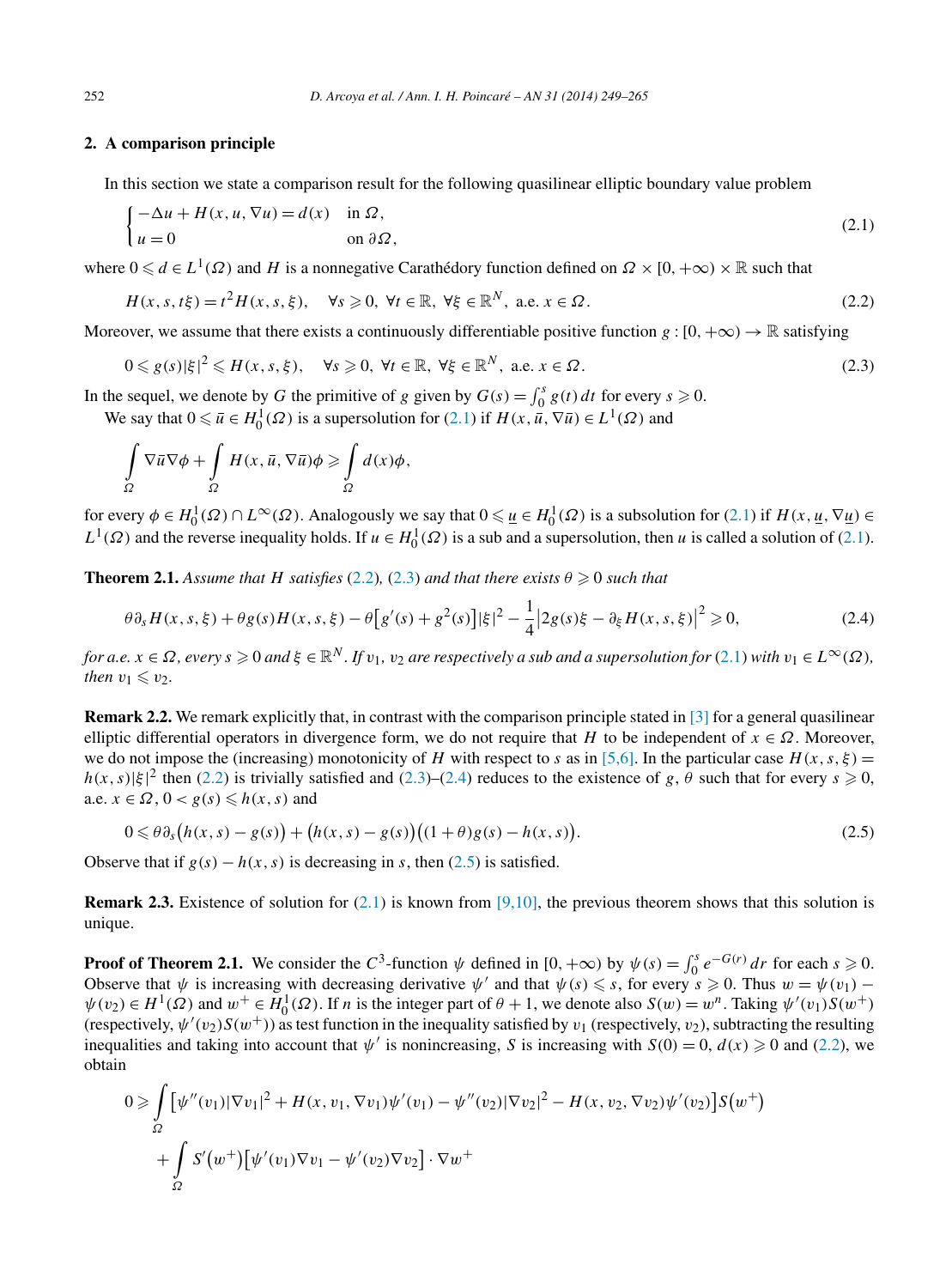$$
= \int_{\Omega} \left[ \frac{\psi''(v_1) |\nabla \psi(v_1)|^2 + H(x, v_1, \nabla \psi(v_1)) \psi'(v_1)}{\psi'(v_1)^2} - \frac{\psi''(v_2) |\nabla \psi(v_2)|^2 + H(x, v_2, \nabla \psi(v_2)) \psi'(v_2)}{\psi'(v_2)^2} \right] S(w^+) + \int_{\Omega} S'(w^+) |\nabla w^+|^2
$$
  

$$
= \int_{\{w>0\}} S(w) \int_0^1 \frac{d}{dt} \left[ \frac{\psi''(s) |\eta|^2 + H(x, s, \eta) \psi'(s)}{\psi'(s)^2} \right] dt + \int_{\{w>0\}} |\nabla w|^2 S'(w^+)
$$

where  $s = \psi^{-1}(t\psi(v_1) + (1 - t)\psi(v_2))$  and  $\eta = t\nabla\psi(v_1) + (1 - t)\nabla\psi(v_2)$ . After computing the above derivative, we derive that

$$
\int_{\{w>0\}} wS(w) \int_{0}^{1} \left( \frac{\psi'''(s)\psi'(s) - 2\psi''(s)^{2}}{\psi'(s)^{4}} |\eta|^{2} \right) dt
$$
\n
$$
+ \int_{\{w>0\}} wS(w) \int_{0}^{1} \left( \frac{\partial_{s}H(x,s,\eta)\psi'(s)^{2} - H(x,s,\eta)\psi''(s)\psi'(s)}{\psi'(s)^{4}} \right) dt + \int_{\{w>0\}} S(w) \int_{0}^{1} \frac{\psi''(s)}{\psi'(s)^{2}} 2\eta \cdot \nabla w dt
$$
\n
$$
+ \int_{\{w>0\}} S(w) \int_{0}^{1} \frac{\psi'(s)}{\psi'(s)^{2}} \partial_{\xi}H(x,s,\eta) \cdot \nabla w dt + \int_{\{w>0\}} |\nabla w|^{2} S'(w^{+}) \leq 0.
$$

Multiplying by  $\tilde{\theta} = \frac{\theta}{n}$  and using Young inequality in the set  $\{w > 0\}$ 

$$
\tilde{\theta}\Big|S(w)\Big(\frac{\psi''(s)}{\psi'(s)^2}2\eta+\frac{\psi'(s)}{\psi'(s)^2}\partial_{\xi}H(x,s,\eta)\Big)\cdot\nabla w\Big|\leq \tilde{\theta}^2S'(w)|\nabla w|^2+\frac{S^2(w^+)}{4S'(w^+)}\Big|\frac{\psi''(s)}{\psi'(s)^2}2\eta+\frac{\psi'(s)}{\psi'(s)^2}\partial_{\xi}H(x,s,\eta)\Big|^2,
$$

we get

$$
\int_{\{w>0\}} \int_{0}^{1} \tilde{\theta}(1-\tilde{\theta})S'(w)|\nabla w|^{2} \n+ \tilde{\theta}wS(w)\left(\frac{\partial_{s}H(x,s,\eta)\psi'(s)^{2}-H(x,s,\eta)\psi''(s)\psi'(s)}{\psi'(s)^{4}}+\frac{\psi'''(s)\psi'(s)-2\psi''(s)^{2}}{\psi'(s)^{4}}|\eta|^{2}\right) \n- \frac{S^{2}(w^{+})}{S'(w^{+})}\left|\frac{\psi''(s)}{\psi'(s)^{2}}2\eta+\frac{\psi'(s)}{\psi'(s)^{2}}\partial_{\xi}H(x,s,\eta)\right|^{2}dt \leq 0.
$$

Taking into account the definition of *ψ* and *S* and using the variational characterization of *λ*1, we have

$$
\int_{\{w>0\}} \int_{0}^{1} \tilde{\theta}(1-\tilde{\theta}) \frac{4\lambda_1 n}{(n+1)^2} w^{n+1} + \frac{w^{n+1}}{n\psi'(s)^2} \Big[ \theta \partial_s H(x,s,\eta) + \theta g(s) H(x,s,\eta) - \theta \Big( g'(s) + g(s)^2 \Big) |\eta|^2 - \frac{1}{4} \Big| 2g(s)\eta - \partial_{\xi} H(x,s,\eta) \Big|^2 \Big] dt \leq 0.
$$

By [\(2.4\)](#page-3-0), this implies that  $w^+ \equiv 0$ ; i.e.  $v_1 \le v_2$  and the proof is finished.  $\Box$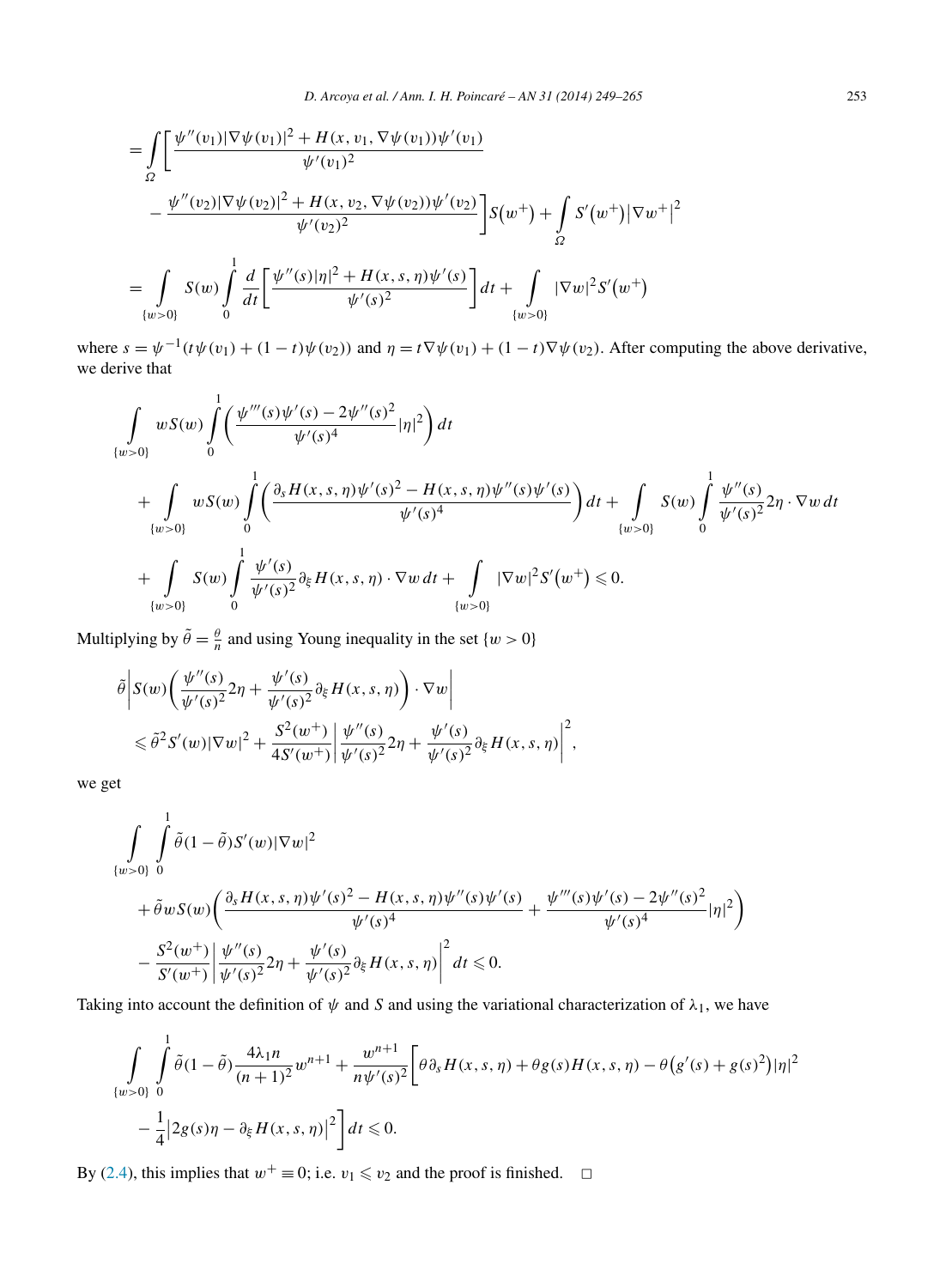<span id="page-5-0"></span>**Remark 2.4.** Observe that Theorem [2.1](#page-3-0) assures the uniqueness of bounded solution  $u \in H_0^1(\Omega)$  for [\(2.1\)](#page-3-0). Moreover, the same conclusion holds, arguing as in the proof with  $S(T_k(w^+))$  instead of  $S(w^+)$ , if we suppose that

$$
\lim_{k \to \infty} \int_{\{w^+ \ge k\}} k^{n-1} |\nabla w|^2 = 0.
$$

This occurs, for example, in the case  $n = 1$ , which correspond to  $0 \le \theta < 1$  and  $S(w) = w$  in the previous proof.

### **3. Minimal solutions and stability condition**

Let *H* be a Carathéodory nonnegative function in  $\Omega \times [0, +\infty) \times \mathbb{R}$  satisfying [\(2.2\)](#page-3-0) and assume that there exist  $M \ge 1$  and a  $C^1$  nonnegative function g such that

$$
g(s)|\xi|^2 \leqslant H(x,s,\xi) \leqslant Mg(s)|\xi|^2,\tag{3.1}
$$

for every  $x \in \Omega$ ,  $s \ge 0$ ,  $\xi \in \mathbb{R}^N$ . Let also f be a continuous function in  $[0, +\infty)$  with  $f(0) > 0$ .

We show the existence of a parameter  $\lambda^*$  such that problem  $(P_\lambda)$  has a solution if  $\lambda < \lambda^*$  and no solution provided that  $\lambda > \lambda^*$ . Recall that  $u \in H_0^1(\Omega)$  is a solution if  $u \geq 0$  in  $\Omega$ ,  $H(x, u, \nabla u) \in L^1(\Omega)$ ,  $f(u) \in L^1(\Omega)$  and

$$
\int_{\Omega} \nabla u \nabla \phi + \int_{\Omega} H(x, u, \nabla u) \phi = \lambda \int_{\Omega} f(u) \phi,
$$
\n(3.2)

for every  $\phi \in H_0^1(\Omega) \cap L^\infty(\Omega)$ . We say that a solution  $u \in H_0^1(\Omega)$  of  $(P_\lambda)$  is regular if, in addition,  $u \in L^\infty(\Omega)$ .

**Theorem 3.1.** Let *H* be a Carathéodory nonnegative function in  $\Omega \times [0, +\infty) \times \mathbb{R}$  satisfying [\(2.2\)](#page-3-0), [\(2.4\)](#page-3-0) and (3.1). Let *also f be a derivable, strictly increasing, nonnegative function in [0, +* $\infty$ *) with*  $f(0) > 0$  *such that*  $\frac{1}{f(s)} \in L^1(0,+\infty)$ *. Assume that*  $f'(s)|\xi|^2 - H(x,s,\xi)f(s)$  *is an increasing function in s for every*  $x \in \Omega$ *, and that there exists a positive constant c such that* (*recall that G is a primitive of g*)

$$
\liminf_{s \to +\infty} \frac{f(s)e^{-MG(s)}}{\int_0^s e^{-MG(r)} \, dr} > 0,\tag{3.3}
$$

*and*

$$
\left|\frac{f'(s)}{f^2(s)}\right| \leq c\left(1 + \sqrt{g(s)}\right), \quad \forall s \geqslant 0. \tag{3.4}
$$

*Then there exists*  $\lambda^* \in (0, +\infty)$  *such that*  $(P_\lambda)$  *admits a bounded minimal solution*  $u_\lambda$  *for every*  $\lambda \in (0, \lambda^*)$  *and no solution for*  $\lambda > \lambda^*$ *.* 

**Remark 3.2.** In the particular model case  $H(x, s, \xi) = h(x, s) |\xi|^2$  with  $g(s) \leq h(x, s) \leq Mg(s)$  then *H* satisfies [\(2.2\)](#page-3-0) and (3.1), while condition [\(2.4\)](#page-3-0) is reduced to [\(2.5\)](#page-3-0). Moreover,  $f'(s)|\xi|^2 - H(x, s, \xi)f(s)$  is an increasing function in *s* for every  $x \in \Omega$  whenever  $f'(s) - h(x, s) f(s)$  is an increasing function in *s* for every  $x \in \Omega$ .

**Remark 3.3.** We point out the independence of hypotheses (3.3) and (3.4) in the above theorem. Indeed, the proof of the existence of solution for small  $\lambda$  only requires hypothesis (3.4) (i.e., it does not use (3.3)). On the other hand, the nonexistence of nontrivial solution for large  $\lambda$  only uses (3.3).

**Remark 3.4.** In the semilinear case ( $H \equiv 0$ ), condition (3.3) is reduced to the standard condition lim inf<sub>s→+∞</sub>  $f(s)$ /  $s > 0$ . This superlinearity hypothesis on f may also be a sufficient condition for (3.3) for some cases of a general H. For example, this is true if  $H(x, s, \xi) = c|\xi|^2/(1+s)$  with  $0 < c < 1$ . When  $c \ge 1$  in the above example, the superlinear condition on *f* has to be strengthened. Specifically, (3.3) holds true provided that  $\lim_{s\to+\infty} f(s)/s^c > 0$ (respectively,  $\lim_{s\to\infty} f(s)/(s \ln s) > 0$ ) if  $c > 1$  (respectively,  $c = 1$ ).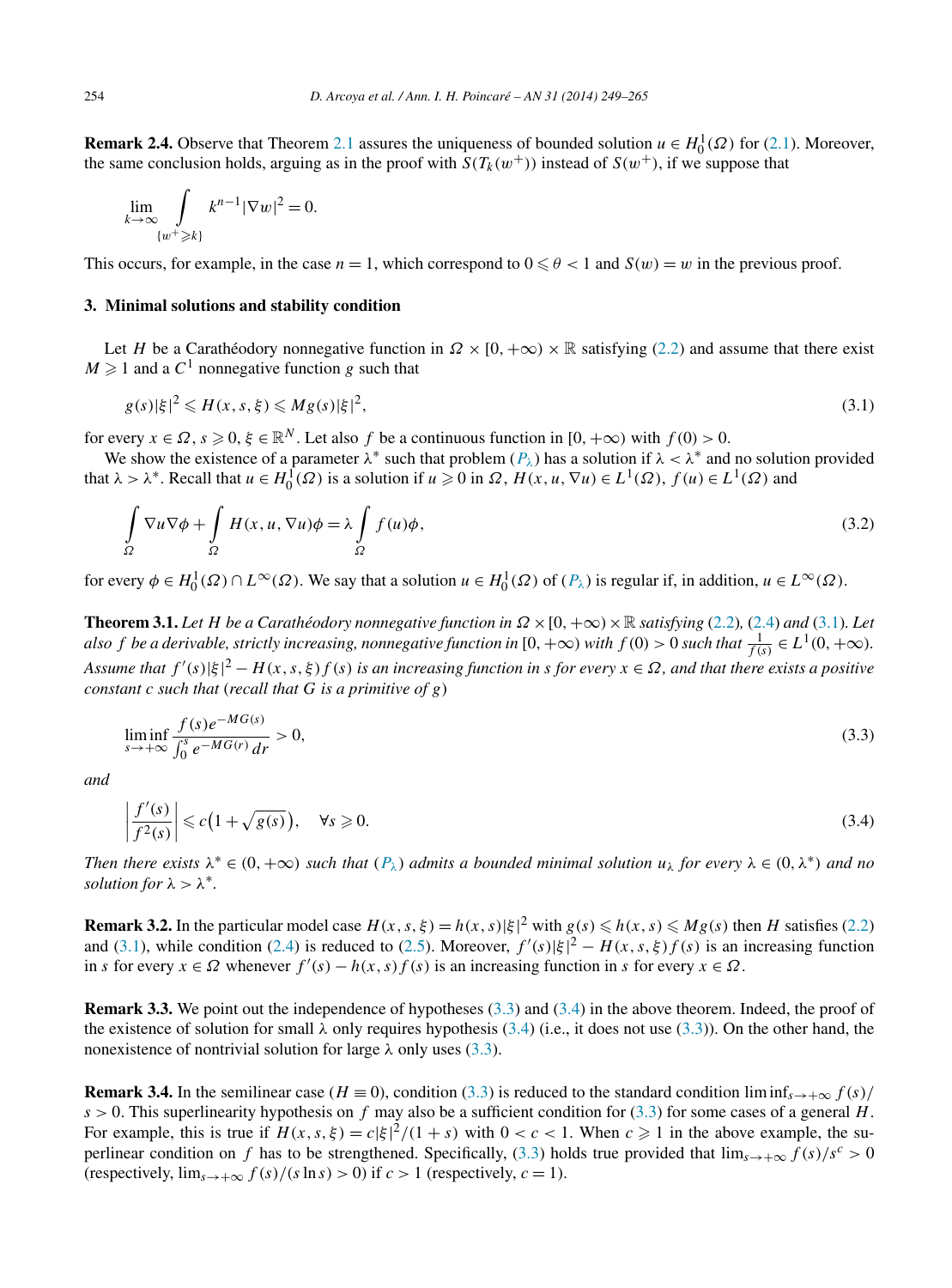**Remark 3.5.** Observe that if  $f(0) > 0$  then [\(3.4\)](#page-5-0) is verified for small  $s > 0$ . Moreover, since f is increasing, lim inf<sub>*s*→∞</sub>  $f'(s)/f^2(s) = 0$  (note that  $f'/f^2$  is integrable with primitive −1/f). Thus, if the function  $\frac{f'(s)}{f^2(s)}$  has limit at infinity, then *f* verifies [\(3.4\)](#page-5-0) at infinity.

**Proof of Theorem 3.1.** First, we show that [\(3.3\)](#page-5-0) implies that  $(P_\lambda)$  has no positive solution for  $\lambda > \lambda_1/c_1$  for some positive constant *c*<sub>1</sub>. Even more, for these  $\lambda$ 's we prove that  $(P_{\lambda})$  does not have a supersolution  $\bar{u} \in H_0^1(\Omega)$ . Indeed, let  $\bar{u} \in H_0^1(\Omega)$  be satisfying  $f(\bar{u})$ ,  $H(x, \bar{u}, \nabla \bar{u}) \in L^1(\Omega)$  and

$$
\int_{\Omega} \nabla \overline{u} \nabla \phi + \int_{\Omega} H(x, \overline{u}, \nabla \overline{u}) \phi \ge \lambda \int_{\Omega} f(\overline{u}) \phi,
$$
\n(3.5)

for every  $\phi \in H_0^1(\Omega) \cap L^\infty(\Omega)$ . The function  $\phi = e^{-MG(T_k(\bar{u}))}\phi_1$  belongs to  $H_0^1(\Omega) \cap L^\infty(\Omega)$  and we can take it as test function in  $(3.5)$  to get, using  $(3.1)$ ,

$$
\int\limits_{\Omega} \nabla \overline{u} \nabla \phi_1 e^{-MG(T_k(\overline{u}))} + \int\limits_{\{\overline{u}\geq k\}} H(x, \overline{u}, \nabla \overline{u}) e^{-MG(k)} \phi_1 \geq \lambda \int\limits_{\Omega} f(\overline{u}) e^{-MG(T_k(\overline{u}))} \phi_1.
$$

By the Lebesgue dominated convergence theorem, taking limits as  $k$  tends to  $\infty$ , we have

$$
\int_{\Omega} \nabla \overline{u} \nabla \phi_1 e^{-MG(\overline{u})} \geq \lambda \int_{\Omega} f(\overline{u}) e^{-MG(\overline{u})} \phi_1.
$$

Using that  $f \ge f(0) > 0$  and [\(3.3\)](#page-5-0), there exists a positive constant  $c_1$  such that  $f(s)e^{-MG(s)} \ge c_1 \int_0^s e^{-MG(r)} dr$ , for every *s* > 0. Consequently, if  $z(x) = \int_0^{\bar{u}(x)} e^{-MG(r)} dr$ , then  $f(\bar{u})e^{-MG(\bar{u})} \ge c_1 z$ . Observing that *z* belongs to  $H_0^1(\Omega)$ , this means that

$$
\lambda_1 \int_{\Omega} z \phi_1 = \int_{\Omega} \nabla z \nabla \phi_1 \geqslant \lambda c_1 \int_{\Omega} z \phi_1,
$$

i.e.  $\lambda_1 \geq c_1 \lambda$ , as desired.

In particular, if we consider the set *Λ* of these *λ >* 0 for which *(Pλ)* has a solution, we have *Λ* ⊂ [0*,λ*1*/c*1*)* and therefore *Λ* is bounded. In addition, *Λ* is an interval. In fact, we observe that if  $0 < \mu \in \Lambda$ , then  $(P_\mu)$  has a solution  $w \in H_0^1(\Omega)$ . For every fixed  $\lambda < \mu$ , we claim that  $\lambda \in \Lambda$ , i.e. that problem  $(P_\lambda)$  has a bounded supersolution  $\overline{u} \in H_0^1(\Omega)$ . To verify it we follow closely [\[12\]](#page-16-0) and define  $h(s) = \int_0^s \frac{dt}{f(t)}$ , which is continuous and strictly increasing. In addition, it is also bounded since  $\frac{1}{f(s)} \in L^1(0, +\infty)$ . We take  $\Phi(s) = h^{-1}(\frac{\lambda}{\mu}h(s))$  and we will show that  $\bar{u} = \Phi(w)$ is the desired bounded supersolution. To prove it, we first observe that  $\bar{u} \in H_0^1(\Omega) \cap L^\infty(\Omega)$  (which clearly also implies that  $f(\bar{u})$ ,  $g(\bar{u})|\nabla \bar{u}|^2 \in L^1(\Omega)$  and thus, by [\(3.1\)](#page-5-0), that  $H(x, \bar{u}, \nabla \bar{u}) \in L^1(\Omega)$ ). Indeed, by the boundedness of  $\Phi$ ,  $\overline{u} \in L^{\infty}(\Omega)$ . Since  $\frac{1}{f}$ ,  $\Phi \in L^{\infty}(0, +\infty)$ , we deduce that  $\frac{f(\Phi(w))}{f(w)} \in L^{\infty}(\Omega)$  and that

$$
\nabla \overline{u} = \frac{\lambda}{\mu} \frac{f(\Phi(w))}{f(w)} \nabla w \in L^{2}(\Omega),
$$

from which, using that  $\Phi(0) = 0$ , we obtain  $\overline{u} \in H_0^1(\Omega) \cap L^\infty(\Omega)$ . Now, by [\(3.4\)](#page-5-0), if  $\phi \in H_0^1(\Omega) \cap L^\infty(\Omega)$ , then  $\frac{f(\phi(w))}{f(w)} \phi \in H_0^1(\Omega) \cap L^\infty(\Omega)$  and

$$
\int_{\Omega} \nabla \overline{u} \nabla \phi + \int_{\Omega} H(x, \overline{u}, \nabla \overline{u}) \phi = \int_{\Omega} \Phi'(w) \nabla w \nabla \phi + \int_{\Omega} H(x, \Phi(w), \Phi'(w) \nabla w) \phi
$$

$$
= \mu \int_{\Omega} f(w) \Phi'(w) \phi - \int_{\Omega} H(x, w, \nabla w) \Phi'(w) \phi
$$

$$
- \int_{\Omega} \Phi''(w) |\nabla w|^2 \phi + \int_{\Omega} H(x, \Phi(w), \Phi'(w) \nabla w) \phi
$$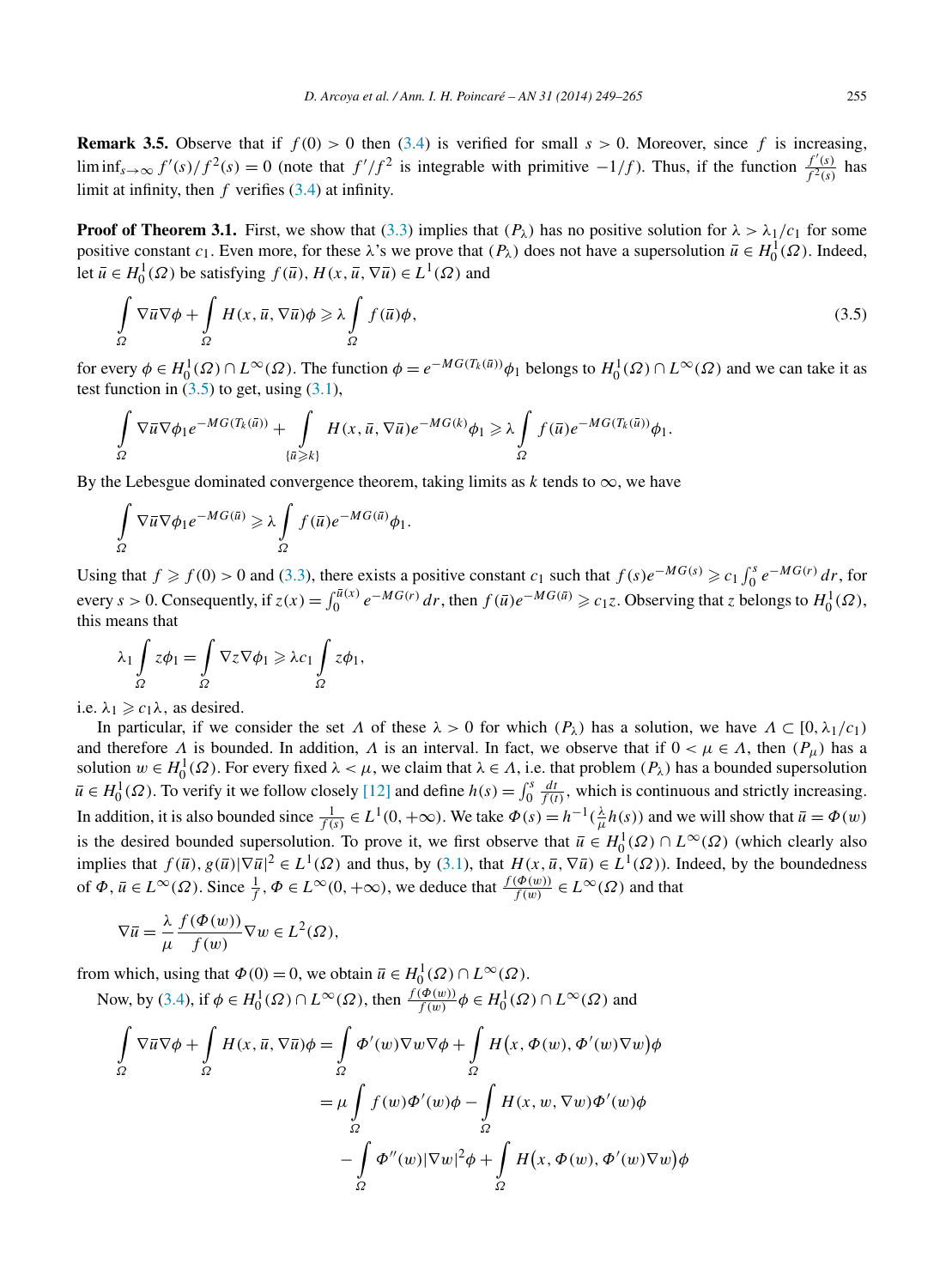$$
= \lambda \int_{\Omega} f(\overline{u}) \phi + \int_{\Omega} \left[ H(x, \Phi(w), \Phi'(w) \nabla w) - H(x, w, \nabla w) \Phi'(w) - \Phi''(w) |\nabla w|^2 \right] \phi.
$$

To conclude that  $\bar{u}$  is a supersolution for  $(P_{\lambda})$ , it is enough to show that

$$
H(x, \Phi(w), \Phi'(w)\nabla w) - H(x, w, \nabla w)\Phi'(w) - \Phi''(w)|\nabla w|^2 \geq 0.
$$

By  $(2.2)$  this is equivalent to prove that

$$
\frac{\lambda}{\mu} \Big[ f'(\Phi(w)) |\nabla u|^2 - H(x, \Phi(w), \nabla w) f(\Phi(w)) \Big] \leqslant f'(w) |\nabla w|^2 - H(x, w, \nabla w) f(w).
$$

Since  $\frac{\lambda}{\mu} < 1$  and  $\Phi(s) \leq s$ , this is deduced by the hypothesis imposed on the monotony of  $f'(s)|\xi|^2 - H(x, s, \xi)f(s)$ .

On the other hand, since  $f(0) > 0$ ,  $u_0 \equiv 0$  is a (bounded) subsolution of  $(P_\lambda)$ . For an integer  $n \ge 1$ , we define by induction  $u_n$  as the unique positive and bounded solution of

$$
\begin{cases}\n-\Delta u_n + H(x, u_n, \nabla u_n) = \lambda f(u_{n-1}(x)), & x \in \Omega, \\
u_n = 0, & x \in \partial \Omega.\n\end{cases}
$$
\n(3.6)

The existence of  $u_n$  is guaranteed in [\[9\].](#page-16-0) Observe that the uniqueness can be deduced from Theorem [2.1.](#page-3-0) Moreover, if  $u_{n-1}(x) \le \overline{u}(x)$  a.e.  $x \in \Omega$ , using that *f* is increasing, we deduce that  $f(u_{n-1}(x)) \le f(\overline{u}(x))$  a.e.  $x \in \Omega$  and Theorem [2.1](#page-3-0) allows to conclude that  $u_n \leq \bar{u}$ . Therefore, since  $u_0 \leq \bar{u}$ , we have inductively that  $u_n \leq \bar{u}$  for every *n* ≥ 0. Even more, if  $u_{n-1}(x) \le u_n(x)$  a.e.  $x \in \Omega$  we deduce again from Theorem [2.1](#page-3-0) that  $u_n \le u_{n+1}$ . Thus, since  $u_0(x) \le u_1(x)$  a.e.  $x \in \Omega$  we have that

$$
0
$$

In particular,  $u_n$  is converging almost everywhere in  $\Omega$  to some  $u_\lambda$  satisfying  $0 < u_n \leq u_\lambda \leq \overline{u}$  and  $||u_n||_\infty \leq ||\overline{u}||_\infty$ for every  $n \in \mathbb{N}$ .

Taking  $u_n$  as test function in (3.6), and using that *H* is positive, we obtain

$$
\int_{\Omega} |\nabla u_n|^2 \leqslant \lambda f\big(\|\bar{u}\|_{\infty}\big) \|\bar{u}\|_{\infty} |\Omega|.
$$

Therefore,  $u_n$  weakly converges to  $u_\lambda$  in  $H_0^1(\Omega)$  and the convergence is strongly in  $L^q(\Omega)$  for  $1 \leq q < 2^*$ . The compactness of  $u_n$  is a consequence of Lemma 4 in [\[10\]](#page-16-0) which implies that  $u_\lambda$  is a bounded solution of  $(P_\lambda)$  and, consequently, *Λ* is an interval.

We point out that it has been proved that if  $\mu \in \Lambda$  and  $\lambda \in (0, \mu)$ , then  $(P_{\lambda})$  has a bounded solution  $u_{\lambda} \in H_0^1(\Omega)$ . In addition, observe that, by the previously cited comparison principle, every solution  $w \in H_0^1(\Omega)$  of  $(P_\lambda)$  satisfies that  $0 < u_n \leq w$  for every  $n \geq 1$ . This implies  $u_\lambda \leq w$  and it proves that  $u_\lambda$  is the minimal solution of  $(P_\lambda)$ .

To conclude the proof we only have to prove that *Λ* is not empty. Indeed, by Remark [2.3,](#page-3-0) let  $z \in H_0^1(\Omega) \cap L^\infty(\Omega)$ be the unique solution of the problem

$$
\begin{cases}\n-\Delta z + H(x, z, \nabla z) = 1, & x \in \Omega, \\
z = 0, & x \in \partial \Omega.\n\end{cases}
$$

Clearly, there exists  $\varepsilon > 0$  such that if  $\lambda \in [0, \varepsilon)$ , then  $\lambda f(z(x)) \leq 1$  in  $\Omega$ , so that *z* is a bounded supersolution of  $(P_\lambda)$ . Using again the iterative scheme (3.6) with *z* playing the role of  $\bar{u}$ , we deduce the existence of a solution of  $(P_{\lambda})$ . Hence, the set  $\Lambda$  contains the interval  $[0, \varepsilon)$  and it is not empty.  $\Box$ 

**Remark 3.6.** In the previous proof we have proved that if *f* is a continuous and strictly increasing function with  $f(0) > 0$  and  $\bar{u}$  is a bounded supersolution of  $(P_{\bar{x}})$ , then the limit of the sequence  $u_n$  given by (3.6) is the bounded minimal solution  $u_\lambda$  of  $(P_\lambda)$  for every  $0 < \lambda \leq \overline{\lambda}$ . As a consequence,  $u_\lambda(x)$  is increasing in  $\lambda$ . Moreover, if  $w \in H_0^1(\Omega)$ is a solution for  $(P_\mu)$  then there exists such a bounded supersolution  $\overline{u}$  for every  $\overline{\lambda} < \mu$  and  $\overline{u} < w$ .

In the following lemma we prove a condition satisfied by minimal regular solutions.

<span id="page-7-0"></span>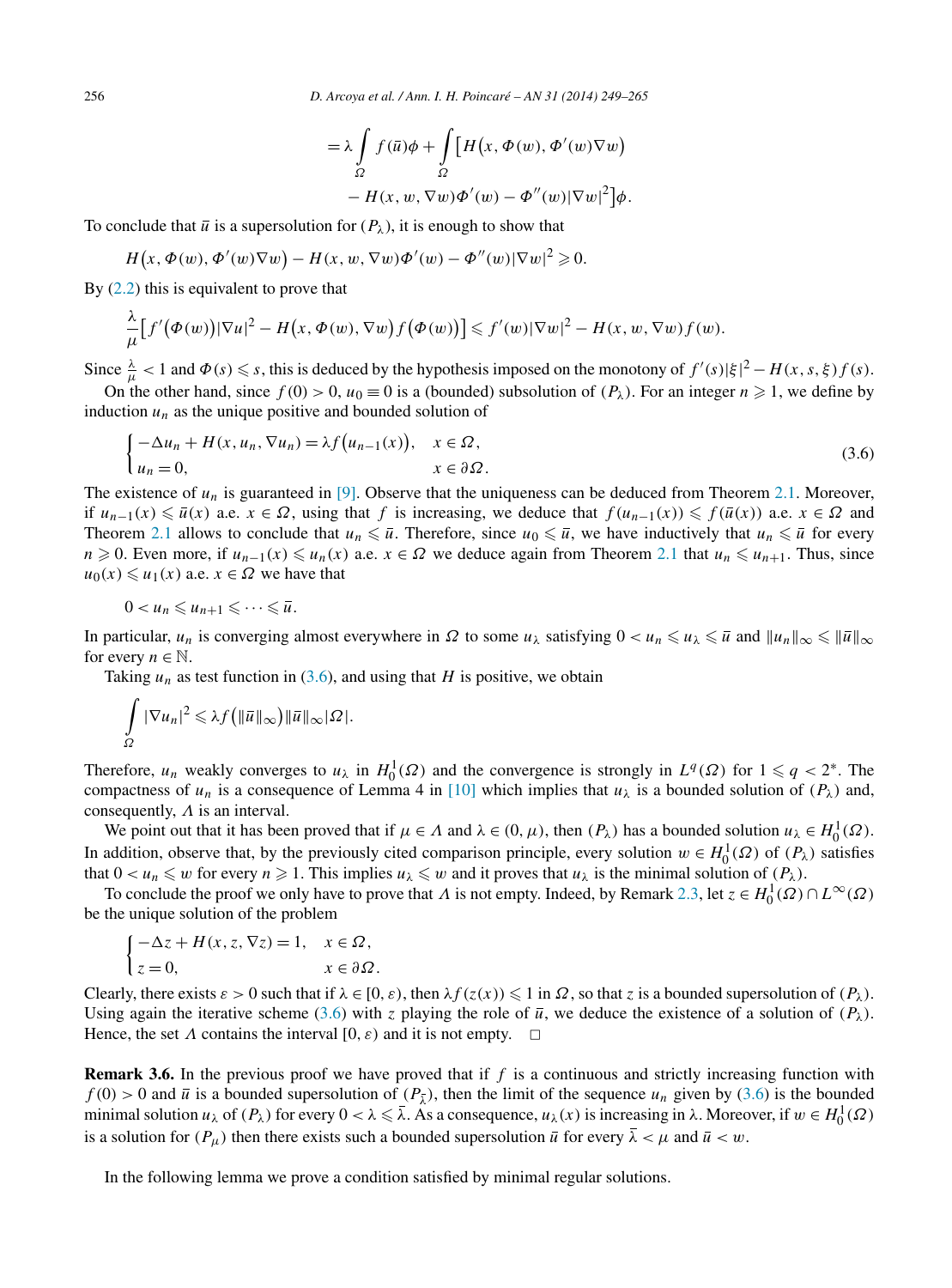<span id="page-8-0"></span>**Lemma 3.7.** *Assume that H satisfies* [\(2.2\)](#page-3-0), [\(3.1\)](#page-5-0) *and there exists*  $0 < \tau \leq 1$  *such that* 

$$
(1 - \tau) \left[ \partial_s H(x, s, \xi) + Mg(s)H(x, s, \xi) - \left( Mg'(s) + M^2 g(s)^2 \right) |\xi|^2 \right] + \frac{1}{4} \left| -2Mg(s)\xi + \partial_{\xi} H(x, s, \xi) \right|^2 \leq 0.
$$
 (3.7)

*If u is a minimal regular solution of*  $(P_\lambda)$ *, then* 

$$
\frac{1}{\tau} \int_{\Omega} |\nabla \phi|^2 \geq \lambda \int_{\Omega} \left[ f'(u) - Mg(u) f(u) \right] \phi^2,
$$
\n(3.8)

*for every*  $\phi \in H_0^1(\Omega)$ *.* 

**Remark 3.8.** In the particular case  $H(x, s, \xi) = h(x, s) |\xi|^2$ , (3.7) reduces to

$$
0 \geqslant (1-\tau)\partial_s\big(h(x,s)-Mg(s)\big)+\big(h(x,s)-Mg(s)\big)\big(h(x,s)-\tau Mg(s)\big).
$$

We observe that a sufficient condition is that  $\partial_{s}(Mg(s) - h(x, s)) \geq 0$ .

**Remark 3.9.** Observe that (3.8) plays the role of the stability condition of the semilinear case (see Theorem [4.6](#page-12-0)) below).

**Remark 3.10.** If  $|\{x \in \Omega : f'(u(x)) - Mg(u(x))f(u(x)) > 0\}| > 0$ , then inequality (3.8), with  $\tau = 1$ , means that  $\lambda_1[f'(u) - Mg(u)f(u)] \geq \lambda$ , where  $\lambda_1[d(x)]$  denotes, for  $d(x) \in L^q(\Omega)$  ( $q > N/2$ ), the first positive eigenvalue associated to the weighted eigenvalue problem:

$$
\begin{cases}\n-\Delta u = \lambda d(x)u, & x \in \Omega, \\
u = 0, & x \in \partial\Omega.\n\end{cases}
$$

This occurs in particular, if  $f' - Mgf$  is strictly increasing and nonnegative and  $u = u_\lambda$  is a minimal bounded solution of  $(P_\lambda)$  with  $\lambda \in (0, \lambda^*]$ . Moreover, if  $\lambda < \lambda^*$ , then we can show that  $\lambda_1[f'(u_\lambda) - Mg(u_\lambda)f(u_\lambda)] > \lambda$ . Indeed, by Remark [3.6,](#page-7-0) we have  $0 \le u_\lambda \le u_{\overline{\lambda}}$ , for every  $0 < \lambda < \overline{\lambda} < \lambda^*$ . Therefore, using that  $f' - Mgf$  is increasing, we get

$$
\lambda_1[f'(u_\lambda)-Mg(u_\lambda)f(u_\lambda)] \geq \lambda_1[f'(u_{\overline{\lambda}})-Mg(u_{\overline{\lambda}})f(u_{\overline{\lambda}})] \geq \overline{\lambda} > \lambda.
$$

**Proof of Lemma 3.7.** Observe that  $u = \lim_{n \to \infty} u_n$ . We define  $\psi(s) = \int_0^s e^{-MG(r)} dr$  for every  $s \ge 0$ . Choosing  $\phi\psi'(u_n)$  as test function in the equation satisfied by  $u_n$  and  $\phi\psi'(u)$  in the equation satisfied by *u* and subtracting them we obtain

$$
\int_{\Omega} \nabla w \nabla \phi = \lambda \int_{\Omega} \left[ f(u) \psi'(u) - f(u_{n-1}) \psi'(u_n) \right] \phi - \int_{\Omega} \left[ -M g(u) |\nabla u|^2 + H(x, u, \nabla u) \right] \phi \psi'(u) \n+ \int_{\Omega} \left[ -M g(u_n) |\nabla u_n|^2 + H(x, u_n, \nabla u_n) \right] \phi \psi'(u_n)
$$

where  $w = \psi(u) - \psi(u_n) \in H_0^1(\Omega)$ . For any  $\phi \in C_0^{\infty}(\Omega)$  and  $\delta > 0$  we can take  $\frac{\phi^2}{w + \delta}$  as test function to obtain, denoting  $h_\delta(x) := \frac{f(u)\psi'(u) - f(u_{n-1})\psi'(u_n)}{w+\delta}$ , that

$$
\lambda \int_{\Omega} h_{\delta}(x) \phi^{2} = 2 \int_{\Omega} \frac{\phi}{w + \delta} \nabla w \nabla \phi - \int_{\Omega} \frac{\phi^{2}}{(w + \delta)^{2}} |\nabla w|^{2} + \int_{\Omega} \frac{\psi''(u) |\nabla \psi(u)|^{2} + H(x, u, \nabla \psi(u)) \psi'(u)}{\psi'(u)^{2}} \frac{\phi^{2}}{w + \delta}
$$

$$
- \int_{\Omega} \frac{\psi''(u_{n}) |\nabla \psi(u_{n})|^{2} + H(x, u_{n}, \nabla \psi(u_{n})) \psi'(u_{n})}{\psi'(u_{n})^{2}} \frac{\phi^{2}}{w + \delta}
$$

$$
= 2 \int_{\Omega} \frac{\phi}{w + \delta} \nabla w \nabla \phi - \int_{\Omega} \frac{\phi^{2}}{(w + \delta)^{2}} |\nabla w|^{2} + \int_{\Omega} \frac{\phi^{2}}{w + \delta} \int_{0}^{1} \frac{d}{dt} \left( \frac{\psi''(s)|\eta|^{2} + H(x, s, \eta) \psi'(s)}{\psi'(s)^{2}} \right) dt
$$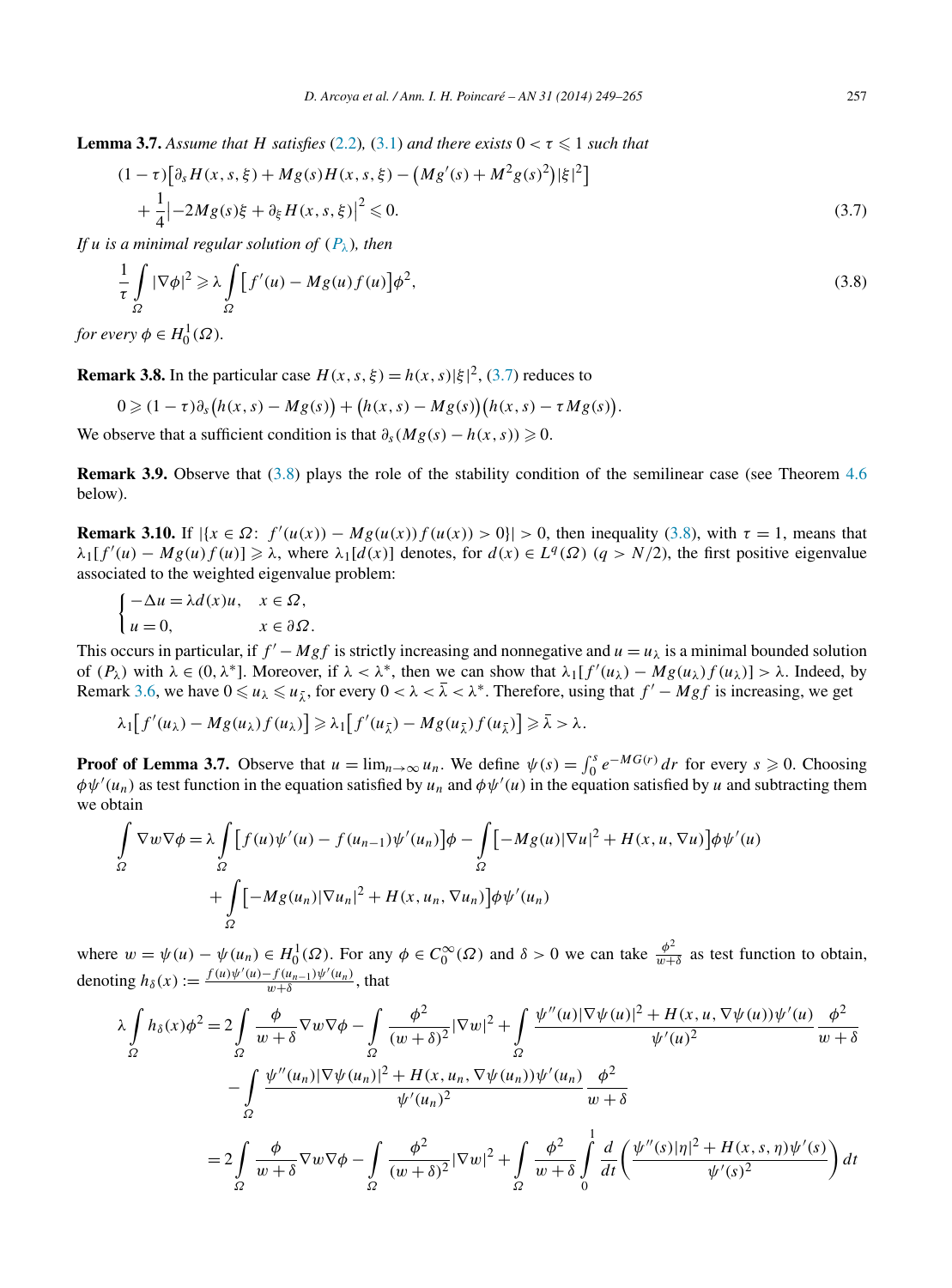where  $s = \psi^{-1}(t\psi(u) + (1 - t)\psi(u_n))$  and  $\eta = t\nabla\psi(u) + (1 - t)\nabla\psi(u_n)$ . Observe that, from Young inequality we have  $|2\frac{\phi}{w+\delta}\nabla w\nabla\phi| \leq \frac{1}{\tau}|\nabla\phi|^2 + \tau \frac{\phi^2}{(w+\delta)^2}|\nabla w|^2$ . Thus

$$
\lambda \int\limits_{\Omega} h_{\delta}(x) \phi^2 \leq \frac{1}{\tau} \int\limits_{\Omega} |\nabla \phi|^2 + (\tau - 1) \int\limits_{\Omega} \frac{\phi^2}{(w + \delta)^2} |\nabla w|^2 + \int\limits_{\Omega} \frac{\phi^2}{w + \delta} \int\limits_{0}^{1} \frac{d}{dt} \left( \frac{\psi''(s) |\eta|^2 + H(x, s, \eta) \psi'(s)}{\psi'(s)^2} \right) dt.
$$

By computing the above derivative, this inequality reduces to

$$
\lambda \int_{\Omega} h_{\delta}(x) \phi^{2} \leq \frac{1}{\tau} \int_{\Omega} |\nabla \phi|^{2} + (\tau - 1) \int_{\Omega} \frac{\phi^{2}}{(w + \delta)^{2}} |\nabla w|^{2} \n+ \int_{\Omega} \frac{\phi^{2} w}{w + \delta} \int_{0}^{1} \frac{-[Mg'(s) + M^{2}g^{2}(s)]|\eta|^{2} + \partial_{s} H(x, s, \eta) + Mg(s)H(x, s, \eta)}{\psi'(s)^{2}} dt \n+ \int_{\{w > 0\}} \phi^{2} \int_{0}^{1} \frac{\nabla w}{w + \delta} \left( \frac{-2Mg(s)\eta + \partial_{\xi} H(x, s, \eta)}{\psi'(s)} \right) dt.
$$
\n(3.9)

In the case  $\tau$  < 1, taking into account that

$$
\left|\frac{\nabla w}{w+\delta}\left(\frac{-2Mg(s)\eta+\partial_{\xi}H(x,s,\eta)}{\psi'(s)}\right)\right|\leqslant(1-\tau)\frac{|\nabla w|^2}{(w+\delta)^2}+\frac{1}{4(1-\tau)}\left|\frac{-2Mg(s)\eta+\partial_{\xi}H(x,s,\eta)}{\psi'(s)}\right|^2,
$$

we can assure that

$$
\lambda \int_{\Omega} h_{\delta}(x) \phi^{2} \leq \frac{1}{\tau} \int_{\Omega} |\nabla \phi|^{2} + \int_{\{w>0\}} \frac{\phi^{2}w}{w+\delta} \int_{0}^{1} \frac{[-M g'(s) - M^{2} g^{2}(s)]|\eta|^{2} + \partial_{s} H(x, s, \eta) + M g(s) H(x, s, \eta)}{\psi'(s)^{2}} dt + \int_{\{w>0\}} \phi^{2} \int_{0}^{1} \left( \frac{1}{4(1-\tau)} \left| \frac{2\psi''(s)\eta + \partial_{\xi} H(x, s, \eta)\psi'(s)}{\psi'(s)^{2}} \right|^{2} \right) dt.
$$
 (3.10)

By  $(3.7)$  we have

$$
-[Mg'(s) + M^2g^2(s)]|\eta|^2 + \partial_s H(x, s, \eta) + Mg(s)H(x, s, \eta) \leq 0.
$$

Thus, by Fatou lemma, taking limits as  $\delta$  goes to zero in (3.10), we deduce that

$$
\lambda \int_{\Omega} h(x) \phi^{2} \leq \frac{1}{\tau} \int_{\Omega} |\nabla \phi|^{2} + \int_{\{w>0\}} \phi^{2} \int_{0}^{1} \frac{[-M g'(s) - M^{2} g^{2}(s)] |\eta|^{2} + \partial_{s} H(x, s, \eta) + M g(s) H(x, s, \eta)}{\psi'(s)^{2}} dt + \int_{\{w>0\}} \phi^{2} \int_{0}^{1} \left( \frac{1}{4(1-\tau)} \left| \frac{2 \psi''(s) \eta + \partial_{\xi} H(x, s, \eta) \psi'(s)}{\psi'(s)^{2}} \right|^{2} \right) dt,
$$

where  $h(x) := \frac{f(u)\psi'(u) - f(u_{n-1})\psi'(u_n)}{w}$ . In particular, using again hypothesis [\(3.7\)](#page-8-0), we obtain

$$
\lambda \int_{\Omega} h(x) \phi^{2} \leq \frac{1}{\tau} \int_{\Omega} |\nabla \phi|^{2}.
$$

The above inequality is also deduced if  $\tau = 1$ . Indeed, [\(3.7\)](#page-8-0) and [\(2.2\)](#page-3-0) imply that, in this case,  $H(x, s, \xi) = Mg(s)|\xi|^2$ and (3.9) becomes

$$
\lambda \int_{\Omega} h_{\delta}(x) \phi^{2} \leq \int_{\Omega} |\nabla \phi|^{2}.
$$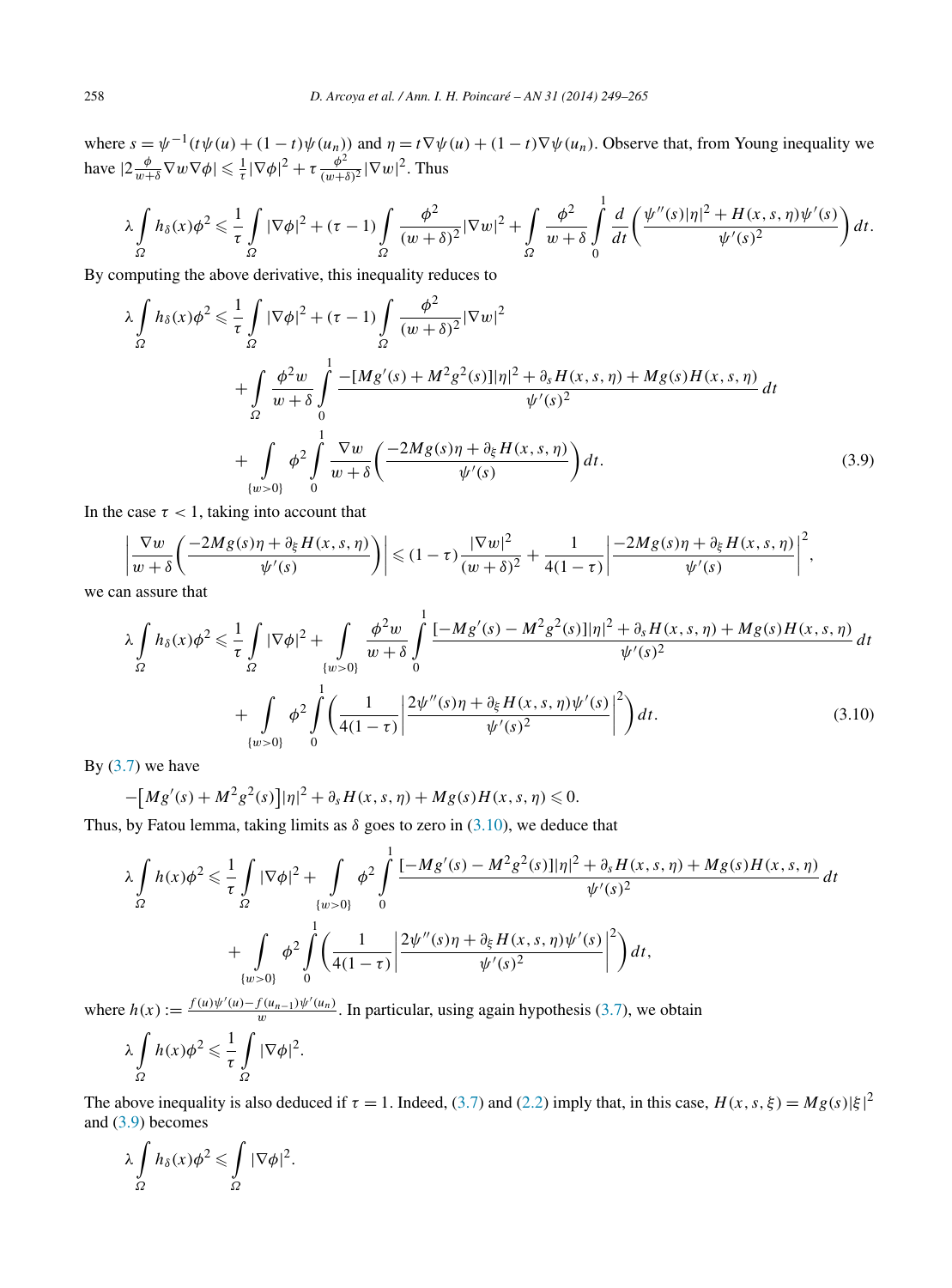<span id="page-10-0"></span>Using that *f* is increasing and the generalized mean value theorem, we deduce that

$$
h(x) \geq \frac{f(u)\psi'(u) - f(u_n)\psi'(u_n)}{\psi(u) - \psi(u_n)} = f'(\theta_n) - Mg(\theta_n)f(\theta_n),
$$

for some  $\theta_n \in [u_n, u]$ . Therefore, we obtain

$$
\frac{1}{\tau} \int\limits_{\Omega} |\nabla \phi|^2 \geq \lambda \int\limits_{\Omega} (f'(\theta_n) - Mg(\theta_n) f(\theta_n)) \phi^2,
$$

which, by taking limits as  $n \to \infty$ , implies

$$
\frac{1}{\tau} \int\limits_{\Omega} |\nabla \phi|^2 \geq \lambda \int\limits_{\Omega} [f'(u) - Mg(u)f(u)] \phi^2,
$$

for every  $\phi \in C_0^{\infty}(\Omega)$ . Now, using that  $f'(u) - Mg(u)f(u) \in L^{\infty}(\Omega)$  and the density of  $C_0^{\infty}(\Omega)$  in  $H_0^1(\Omega)$ , it yields  $(3.8)$ .  $\Box$ 

## **4. Extremal solution**

In order to study the existence of solution of  $(P_{\lambda^*})$ , if  $u_\lambda$  denotes the minimal solution of  $(P_\lambda)$  given by Theorem [3.1](#page-5-0) for  $0 < \lambda < \lambda^*$ , we first give sufficient conditions for the boundedness of  $u_\lambda$  in  $H_0^1(\Omega)$ .

**Lemma 4.1.** *Assume, in addition of hypotheses of Theorem* [3.1](#page-5-0) *and Lemma* [3.7](#page-8-0)*, that*

$$
\lim_{s \to +\infty} \frac{s^2 (f'(s) - Mg(s) f(s)) e^{G(s)}}{f(s) \int_0^s e^{G(t)} dt} = \rho > \frac{1}{\tau}.
$$
\n(4.1)

*Then the set*  $\{\Vert u_\lambda \Vert_{H_0^1(\Omega)} : \lambda \in (0, \lambda^*)\}$  *is bounded.* 

**Remark 4.2.** In the semilinear case ( $H \equiv 0$ ), condition (4.1) reduces to

$$
\lim_{s \to +\infty} \frac{sf'(s)}{f(s)} = \rho > 1,
$$

which is satisfied for example if  $f(s) = e^s$  or  $f(s) = (1 + s)^p$  with  $p > 1$ . With respect to quasilinear equations, hypothesis (4.1) is also satisfied in the following cases:

- $f(s) = e^{\varpi s}$  and  $H(x, s, \xi) = m(x)|\xi|^2$  with  $0 < m_1 \le m(x) \le m_2 < \varpi$ . In this case,  $g(s) = m_1$ ,  $M = \frac{m_2}{m_1}$ ,  $\tau = \frac{m_1}{m_2}$ .
- $f(s) = (1 + s)^p$  and  $H(x, s, \xi) = \frac{m(x)}{1 + s} |\xi|^2$  with  $1 < m_1 \le m(x) \le m_2 < p$  and  $(p m_2)(m_1 + 1) > \frac{m_2 1}{m_1 1}$ . In this case,  $g(s) = m_1/(1+s)$ ,  $M = \frac{m_2}{m_1}$ ,  $\tau = \frac{m_1-1}{m_2-1}$ .

**Proof of Lemma 4.1.** Observe that  $\varphi(s) = e^{-G(s)} \int_0^s e^{G(t)} dt$  satisfies  $\varphi'(s) + g(s)\varphi(s) = 1$ . Thus, if we take  $\phi = \varphi(u_\lambda)$  as test function in [\(3.2\)](#page-5-0) with  $u = u_\lambda$ , we obtain from [\(3.1\)](#page-5-0) that

$$
\lambda \int_{\Omega} f(u_{\lambda}) \varphi(u_{\lambda}) = \int_{\Omega} |\nabla u_{\lambda}|^{2} \varphi'(u_{\lambda}) + \int_{\Omega} H(x, u_{\lambda}, \nabla u_{\lambda}) \varphi(u_{\lambda})
$$
  

$$
\geq \int_{\Omega} |\nabla u_{\lambda}|^{2} [\varphi'(u_{\lambda}) + g(u_{\lambda}) \varphi(u_{\lambda})] = \int_{\Omega} |\nabla u_{\lambda}|^{2}.
$$

Choosing  $\phi = u_\lambda$  in the stability condition [\(3.8\)](#page-8-0) satisfied by  $u_\lambda$ , we get

$$
\lambda \int_{\Omega} f(u_{\lambda}) \varphi(u_{\lambda}) \geq \int_{\Omega} |\nabla u_{\lambda}|^2 \geq \tau \lambda \int_{\Omega} [f'(u_{\lambda}) - Mg(u_{\lambda}) f(u_{\lambda})] u_{\lambda}^2.
$$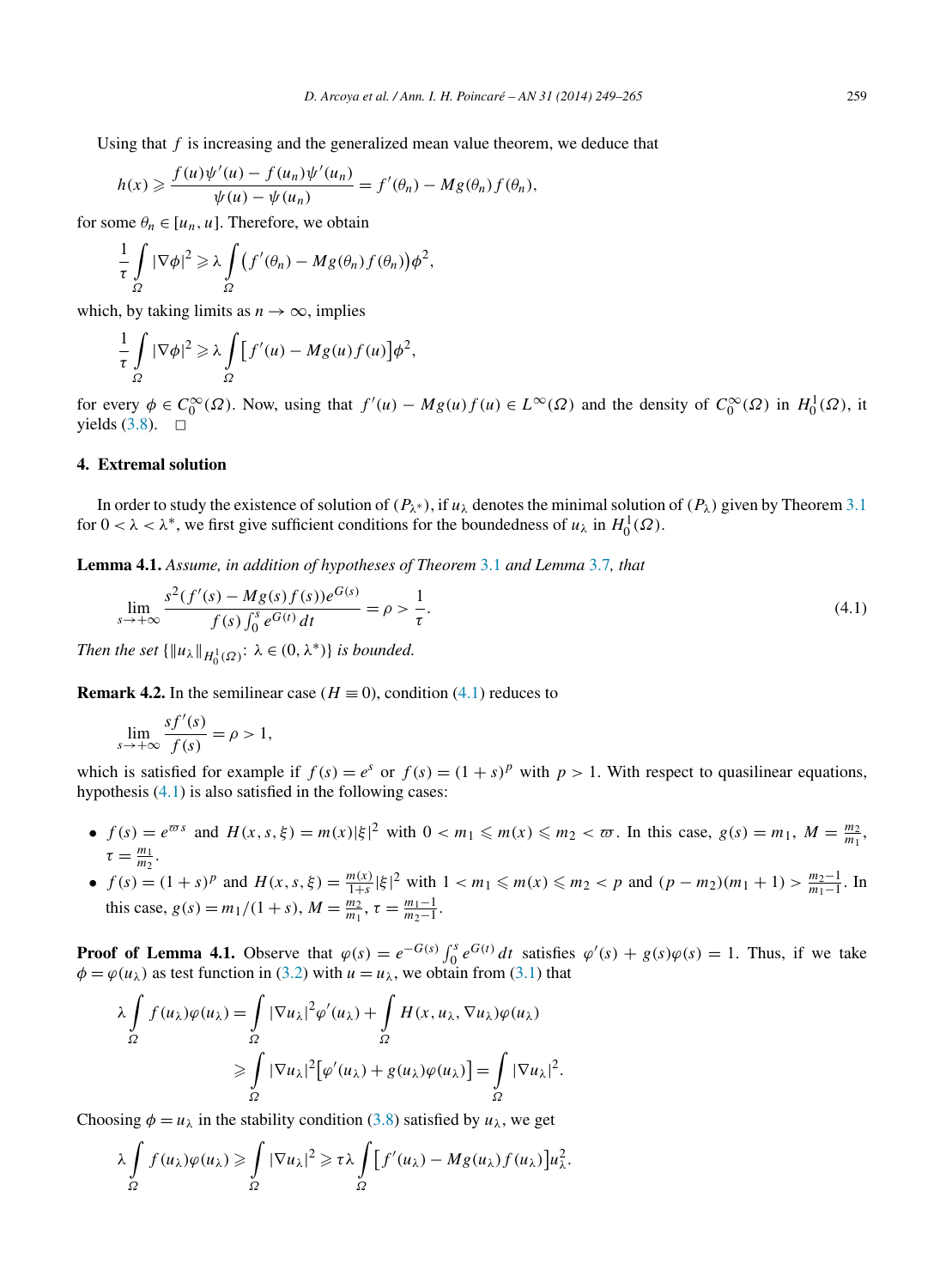<span id="page-11-0"></span>By [\(4.1\)](#page-10-0), there exists  $C > 0$  such that  $\frac{\frac{1}{2} + \rho}{2} \varphi(s) f(s) \leq [f'(s) - Mg(s) f(s)]s^2 + C$ , for every  $s \geq 0$  and, consequently, we deduce that  $\int_{\Omega} f(u_{\lambda})\varphi(u_{\lambda})$  (and hence  $\int_{\Omega} |\nabla u_{\lambda}|^2$ ) is bounded for  $\lambda \in (0, \lambda^*)$ .  $\Box$ 

**Remark 4.3.** We remark explicitly that in the above proof we have seen that  $\int_{\Omega} f(u_{\lambda}) \varphi(u_{\lambda})$  is bounded for  $\lambda \in$ *(*0*,λ*∗*)*.

Now, we give sufficient conditions to prove that there exists *extremal solution*.

**Theorem 4.4.** *If, in addition to the hypotheses of Lemma* [4.1](#page-10-0), we assume that g is bounded, then  $u_\lambda$  converges almost *everywhere in Ω as λ* → *λ*<sup>∗</sup> *to a function u*<sup>∗</sup> ∈ *H*<sup>1</sup> <sup>0</sup> *(Ω) which is a* (*not necessarily bounded*) *solution of the quasilinear problem*  $(P_{\lambda^*})$ *.* 

**Proof.** By Lemma [4.1,](#page-10-0)  $u_\lambda$  is bounded in  $H_0^1(\Omega)$  and then there exists  $u^* \in H_0^1(\Omega)$  such that  $u_\lambda$  weakly converges to  $u^*$ . Now, we prove that  $u^*$  is a solution of  $(P_{\lambda^*})$  dividing the proof in two steps. In the first one, we show that  $\{f(u_\lambda): 0 < \lambda < \lambda^*\}$  is bounded in  $L^1(\Omega)$ . In the second step, we see that this boundedness implies that  $u^*$ solves  $(P_{\lambda^*})$ .

*Step* 1: { $f(u_\lambda)$ :  $0 < \lambda < \lambda^*$ } *is bounded in*  $L^1(\Omega)$  *and*  $f(u^*) \in L^1(\Omega)$ . Indeed, since *g* is bounded, if  $a > 0$  is an upper bound of *g*, then the function  $\varphi(s) := \int_0^s e^{-\int_t^s g(\tau) d\tau} dt \ge \frac{1}{a}(1 - e^{-as})$ , for  $s \ge 0$ . In particular, for every fixed  $s_0 > 0$  it follows that  $\inf_{s \geq s_0} \varphi(s) > 0$  and we have

$$
\int_{\Omega} f(u_{\lambda}) \leqslant f(s_{0})|\Omega| + \frac{1}{\inf_{s \geqslant s_{0}} \varphi(s)} \int_{\Omega} f(u_{\lambda})\varphi(u_{\lambda}),
$$

which, by Remark 4.3, implies that  $\int_{\Omega} f(u_{\lambda})$  is bounded for  $\lambda \in (0, \lambda^*)$ . This implies, using the monotone convergence theorem (the function  $\lambda \to u_\lambda$  is increasing, see Remark [3.6\)](#page-7-0) that  $f(u^*) \in L^1(\Omega)$ .

*Step* 2: *u*<sup>\*</sup> *is a solution of*  $(P_{\lambda^*})$ . First, taking  $T_{\varepsilon}(u_\lambda)/\varepsilon$  as test function in Eq. [\(3.2\)](#page-5-0) satisfied by  $u_\lambda$  we have

$$
\int_{\Omega} H(x, u_{\lambda}, \nabla u_{\lambda}) \frac{T_{\varepsilon}(u_{\lambda})}{\varepsilon} \leq \lambda \int_{\Omega} f(u_{\lambda}) \frac{T_{\varepsilon}(u_{\lambda})}{\varepsilon} \leq \lambda^* \int_{\Omega} f(u_{\lambda}).
$$

Using Fatou lemma when  $\varepsilon$  tends to zero, we obtain by Step 1 the boundedness in  $L^1(\Omega)$  of  $H(x, u_\lambda, \nabla u_\lambda)$ , more precisely,  $\|H(x, u_\lambda, \nabla u_\lambda)\|_1 \le \|\lambda^* f(u^*)\|_1$  for every  $0 < \lambda < \lambda^*$ . Hence  $\|\lambda f(u_\lambda) - H(x, u_\lambda, \nabla u_\lambda)\|_1 \le 2\|\lambda^* f(u^*)\|_1$ . By [\[8, Theorem 2.1\],](#page-16-0) this assures that  $\nabla u_\lambda(x) \to \nabla u^*(x)$  ( $\lambda \to \lambda^*$ ) almost everywhere in  $\Omega$ . Then we can use again Fatou lemma as  $\lambda$  goes to  $\lambda^*$  to get  $H(x, u^*, \nabla u^*) \in L^1(\Omega)$ .

Now, in order to verify that  $u^*$  is a solution of  $(P_{\lambda^*})$ , we closely follow [\[7\].](#page-16-0) Taking a nonnegative function  $\phi \in$  $H_0^1(\Omega) \cap L^\infty(\Omega)$  as test function in Eq. [\(3.2\)](#page-5-0) satisfied by *u<sub>λ</sub>*, we can apply again Fatou lemma to obtain

$$
\int_{\Omega} H(x, u^*, \nabla u^*) \phi \leq \lambda^* \int_{\Omega} f(u^*) \phi - \int_{\Omega} \nabla u^* \nabla \phi.
$$
\n(4.2)

On the other hand, taking the function  $e^{M[G(T_k(u^*))-G(u_\lambda)]}\phi$  as test function, it follows that

$$
\int_{\Omega} \nabla u_{\lambda} \nabla \phi e^{M[G(T_k(u^*))-G(u_{\lambda})]} + \int_{\Omega} Mg(T_k(u^*))e^{M[G(T_k(u^*))-G(u_{\lambda})]} \nabla T_k(u^*) \nabla u_{\lambda} \phi
$$
\n
$$
= -\int_{\Omega} H(x, u_{\lambda}, \nabla u_{\lambda})e^{M[G(T_k(u^*))-G(u_{\lambda})]} \phi + \int_{\Omega} Mg(u_{\lambda})e^{M[G(T_k(u^*))-G(u_{\lambda})]} |\nabla u_{\lambda}|^2 \phi
$$
\n
$$
+ \lambda \int_{\Omega} f(u_{\lambda})e^{M[G(T_k(u^*))-G(u_{\lambda})]} \phi.
$$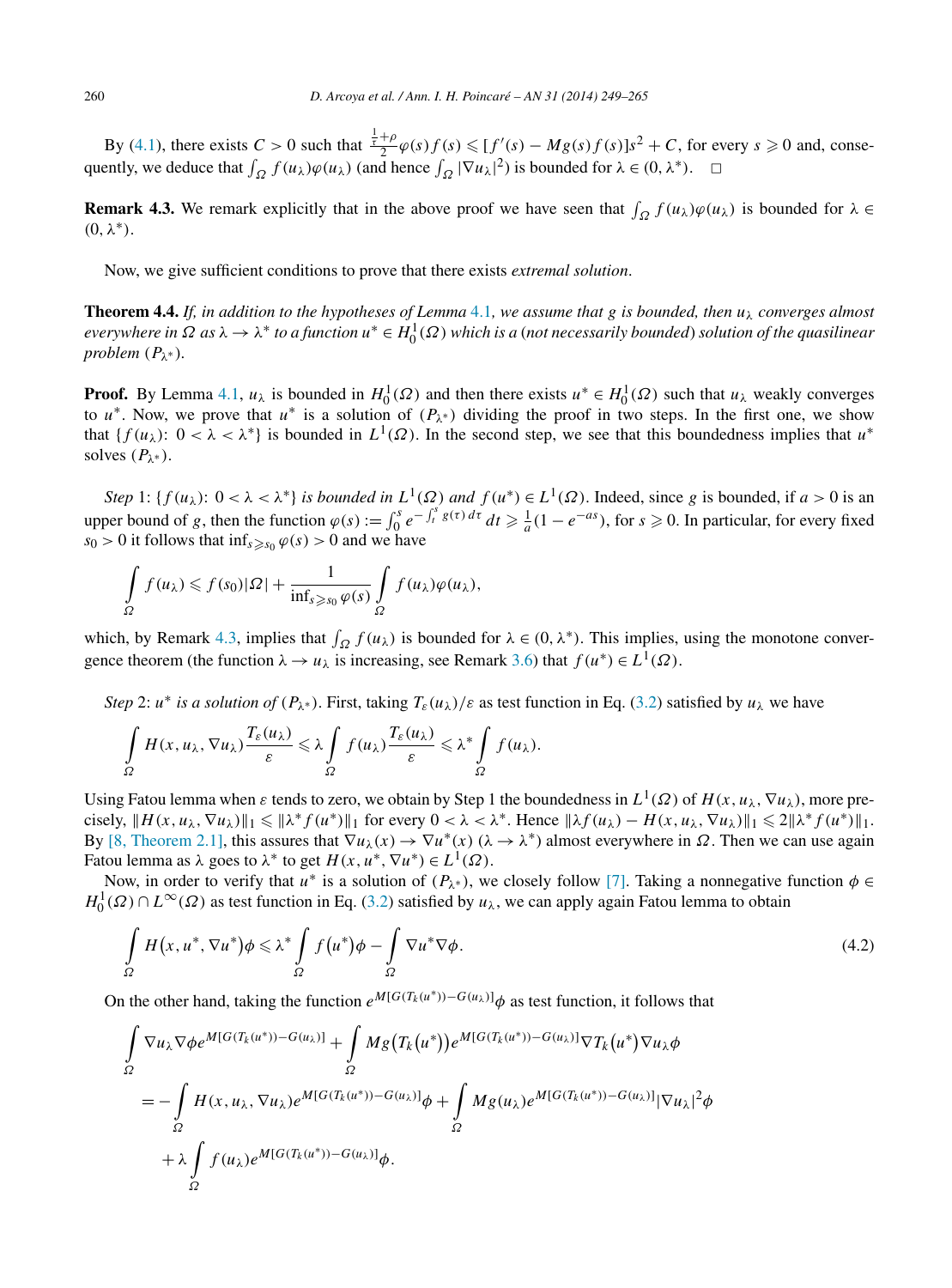<span id="page-12-0"></span>By the weak convergence of  $u_\lambda$  to  $u^*$  (as  $\lambda \to \lambda^*$ ) and the convergence of  $e^{M[G(T_k(u^*))-G(u_\lambda)]}$  to  $e^{M[G(T_k(u^*))-G(u^*)]}$ in  $L^2(\Omega)$  we have the convergence of the left-hand side of the previous identity to

$$
\int\limits_{\Omega}\nabla u^*\nabla \phi e^{M[G(T_k(u^*))-G(u^*)]}+\int\limits_{\Omega}Mg\big(T_k\big(u^*\big)\big)e^{M[G(T_k(u^*))-G(u^*)]}\nabla T_k\big(u^*\big)\nabla u^*\phi.
$$

Thus, using [\(3.1\)](#page-5-0) and once again by Fatou lemma in the right-hand side of this identity, we get

$$
\int_{\Omega} \nabla u^* \nabla \phi e^{M[G(T_k(u^*))-G(u^*)]} + \int_{\Omega} Mg(T_k(u^*))e^{M[G(T_k(u^*))-G(u^*)]} \nabla T_k(u^*) \nabla u^* \phi
$$
\n
$$
\geq -\int_{\Omega} H(x, u^*, \nabla u^*)e^{M[G(T_k(u^*))-G(u^*)]} \phi + \int_{\Omega} Mg(u^*)e^{M[G(T_k(u^*))-G(u^*)]} |\nabla u^*|^2 \phi
$$
\n
$$
+ \lambda^* \int_{\Omega} f(u^*)e^{M[G(T_k(u^*))-G(u^*)]} \phi.
$$

Using that  $e^{M[G(T_k(u^*))-G(u^*)]} \leq 1$  and passing to the limit in the previous inequality as  $k \to +\infty$ , the Lebesgue dominated convergence theorem implies that

$$
\int_{\Omega} \nabla u^* \nabla \phi + \int_{\Omega} H(x, u^*, \nabla u^*) \phi \geq \lambda^* \int_{\Omega} f(u^*) \phi,
$$

which together to  $(4.2)$  implies

$$
\int_{\Omega} \nabla u^* \nabla \phi + \int_{\Omega} H(x, u^*, \nabla u^*) \phi = \lambda^* \int_{\Omega} f(u^*) \phi,
$$

for every  $0 \le \phi \in H_0^1(\Omega) \cap L^\infty(\Omega)$ .  $\Box$ 

**Remark 4.5.** By taking  $u_{\lambda}$  as test function in [\(3.2\)](#page-5-0) with  $u = u_{\lambda}$ , we have

$$
\int_{\Omega} |\nabla u_{\lambda}|^2 + \int_{\Omega} H(x, u_{\lambda}, \nabla u_{\lambda}) u_{\lambda} = \lambda \int_{\Omega} f(u_{\lambda}) u_{\lambda}.
$$

Thus, recalling that  $u_\lambda$  is bounded in  $H_0^1(\Omega)$ , in the case in which  $g(s)s$  is a bounded function then  $f(u^*)u^* \in L^1(\Omega)$ .

We point out that since the constant *M* in  $(3.1)$  can be chosen arbitrarily large, then the condition  $(3.8)$  cannot be optimal in general.

Next result shows that if  $M = 1$  in hypothesis [\(3.1\)](#page-5-0); i.e., if  $H(x, s, \xi) = g(s)|\xi|^2$ , then we can extend the semilinear characterization of the minimal solution as the solutions satisfying [\(3.8\)](#page-8-0) with  $\tau = 1$  (see [\[13\]\)](#page-16-0). A solution  $u \in H_0^1(\Omega)$ of  $(P_\lambda)$  with  $H(x, s, \xi) = g(s)|\xi|^2$  is called stable if it satisfies condition [\(3.8\)](#page-8-0).

Observe that, under the hypotheses of Theorem [4.4,](#page-11-0) the minimal solution  $u_\lambda(x)$  is increasing in  $\lambda$  and converging to  $u^*(x)$  almost everywhere in  $\Omega$ . Since  $f' - gf$  is increasing, the monotone convergence theorem implies that  $u^*$ satisfies also the condition [\(3.8\)](#page-8-0); that is  $u^*$  is stable. We also prove that  $\lambda^*$  can be characterized as the unique possible value of  $\lambda$  for which problem  $(P_{\lambda})$  admits a singular stable solution.

**Theorem 4.6.** Assume that  $H(x, s, \xi) = g(s)|\xi|^2$  with g a continuous nonnegative function and let f be a derivable *function satisfying* [\(3.3\)](#page-5-0), [\(3.4\)](#page-5-0) *and such that*  $f$  *and*  $f' - gf$  *are strictly increasing positive functions. If*  $u \in H_0^1(\Omega)$ *is a stable solution of*  $(P_\lambda)$ *, then u is the minimal solution of*  $(P_\lambda)$ *. In particular, if additionally u is singular, then*  $\lambda = \lambda^*$ *. Moreover, if*  $\lambda = \lambda^*$  *and*  $1/f(u)$ *,*  $f(u)u \in L^1(\Omega)$  *then*  $u = u^* = \lim_{\lambda \to \lambda^*} u_\lambda$ *.* 

**Proof.** Let  $u \in H_0^1(\Omega)$  be a stable solution of  $(P_\lambda)$ . We claim that  $u \leq v$ , for any other solution  $v \in H_0^1(\Omega)$  of  $(P_\lambda)$ . Indeed, given  $\phi \in H_0^1(\Omega) \cap L^\infty(\Omega)$ , take  $e^{-G(T_k(v))}\phi$  and  $e^{-G(T_k(u))}\phi$  as test functions in the equations satisfied respectively by *v* and *u*. After passing to the limit as *k* tends to infinity we get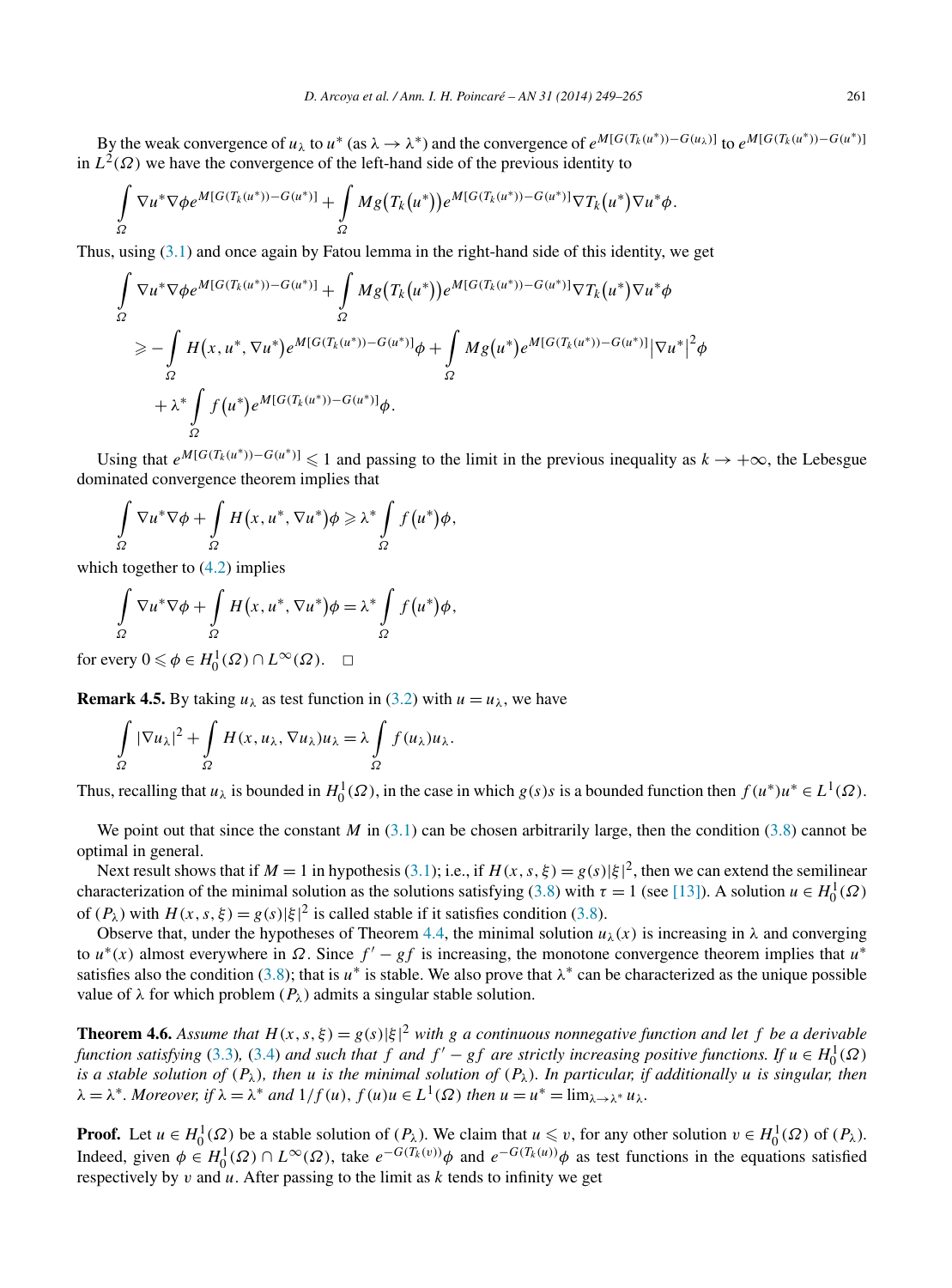$$
\int_{\Omega} \nabla v \nabla \phi e^{-G(v)} = \lambda \int_{\Omega} f(v) e^{-G(v)} \phi,
$$

and

$$
\int_{\Omega} \nabla u \nabla \phi e^{-G(u)} = \lambda \int_{\Omega} f(u) e^{-G(u)} \phi.
$$

Subtracting both identities and choosing  $\phi = w_k := T_k(\psi(v) - \psi(u))$ <sup>–</sup> (with  $\psi(s) = \int_0^s e^{-G(t)} dt$ ), it follows that

$$
\int_{\Omega} |\nabla w_k|^2 = \lambda \int_{\Omega} (f(v)e^{-G(v)} - f(u)e^{-G(u)})w_k.
$$

Using that  $w_k \leq (\psi(v) - \psi(u))$ <sup>−</sup> and passing to the limit when *k* goes to infinity we obtain that  $w := (\psi(v) - \psi(u))$ <sup>−</sup> satisfies

$$
\int_{\Omega} |\nabla w|^2 \leq \lambda \int_{\Omega} (f(v)e^{-G(v)} - f(u)e^{-G(u)})w.
$$

Since *u* is a stable solution,  $\int_{\Omega} |\nabla w|^2 \ge \lambda \int_{\Omega} (f'(u) - g(u)f(u))w^2$ , and we derive that

$$
\int_{\Omega} [f(v)e^{-G(v)} - f(u)e^{-G(u)} - (f'(u) - g(u)f(u))w]w \ge 0.
$$

Since  $f' - gf$  is strictly increasing, we observe that the integrand in the preceding inequality is strictly positive. Indeed,

$$
f(v)e^{-G(v)} - f(u)e^{-G(u)} - (f'(u) - g(u)f(u))w
$$
  
= 
$$
\int_{u}^{v} (f'(s) - g(s)f(s))e^{-G(s)} ds - \int_{u}^{v} \frac{f'(u) - g(u)f(u)}{v - u} w ds
$$
  
= 
$$
\int_{u}^{v} \left[ (f'(s) - g(s)f(s))e^{-G(s)} - \frac{f'(u) - g(u)f(u)}{v - u} w \right] ds
$$
  
> 
$$
\int_{u}^{v} (f'(u) - g(u)f(u)) \left[ e^{-G(s)} - \frac{w}{v - u} \right] ds
$$
  
= 
$$
(f'(u) - g(u)f(u)) \left[ (\psi(v) - \psi(u)) - w \right] = 0,
$$

and, consequently, we deduce that  $w = 0$ , or equivalently,  $\psi(v) \geq \psi(u)$ . Using that  $\psi$  is an increasing function we obtain  $v \geq u$ , proving the claim and, therefore, *u* is the minimal solution for  $(P_\lambda)$ .

Recalling that by Theorem [3.1,](#page-5-0) the minimal solution of  $(P_\lambda)$  for  $\lambda < \lambda^*$  is bounded, we also obtain that the unique parameter  $\lambda$  for which  $(P_\lambda)$  may admit a singular stable solution *u* is  $\lambda = \lambda^*$ .

Finally, if  $\lambda = \lambda^*$ , since  $u \in H_0^1(\Omega)$  is a (not necessarily singular) stable minimal solution for  $(P_{\lambda^*})$ , then,  $u_{\lambda} \le u$ for every  $\lambda < \lambda^*$  (see Remark [3.6\)](#page-7-0) and thus  $u^* = \lim_{\lambda \to \lambda^*} u_\lambda \leq u$ . On the other hand, taking  $u_\lambda$  as test function in the equation satisfied by  $u_{\lambda}$  and, using that  $g \ge 0$  and that f is increasing, we get

$$
\int_{\Omega} |\nabla u_{\lambda}|^2 \leq \int_{\Omega} |\nabla u_{\lambda}|^2 (1 + g(u_{\lambda})u_{\lambda}) = \lambda \int_{\Omega} f(u_{\lambda})u_{\lambda} \leq \lambda^* \int_{\Omega} f(u)u.
$$

Therefore  $u_\lambda$  is bounded in  $H_0^1(\Omega)$  and thus  $u^* \in H_0^1(\Omega)$  and it is its weak limit as  $\lambda$  tends to  $\lambda^*$ . Taking into account that *u* is the minimal solution for  $(P_{\lambda^*})$  then, in order to conclude that  $u^* = u$ , it is enough to show that  $u^*$  is actually a solution for  $(P_{\lambda^*})$ . This is a consequence of the integrability of  $f(u^*)$  due to the inequality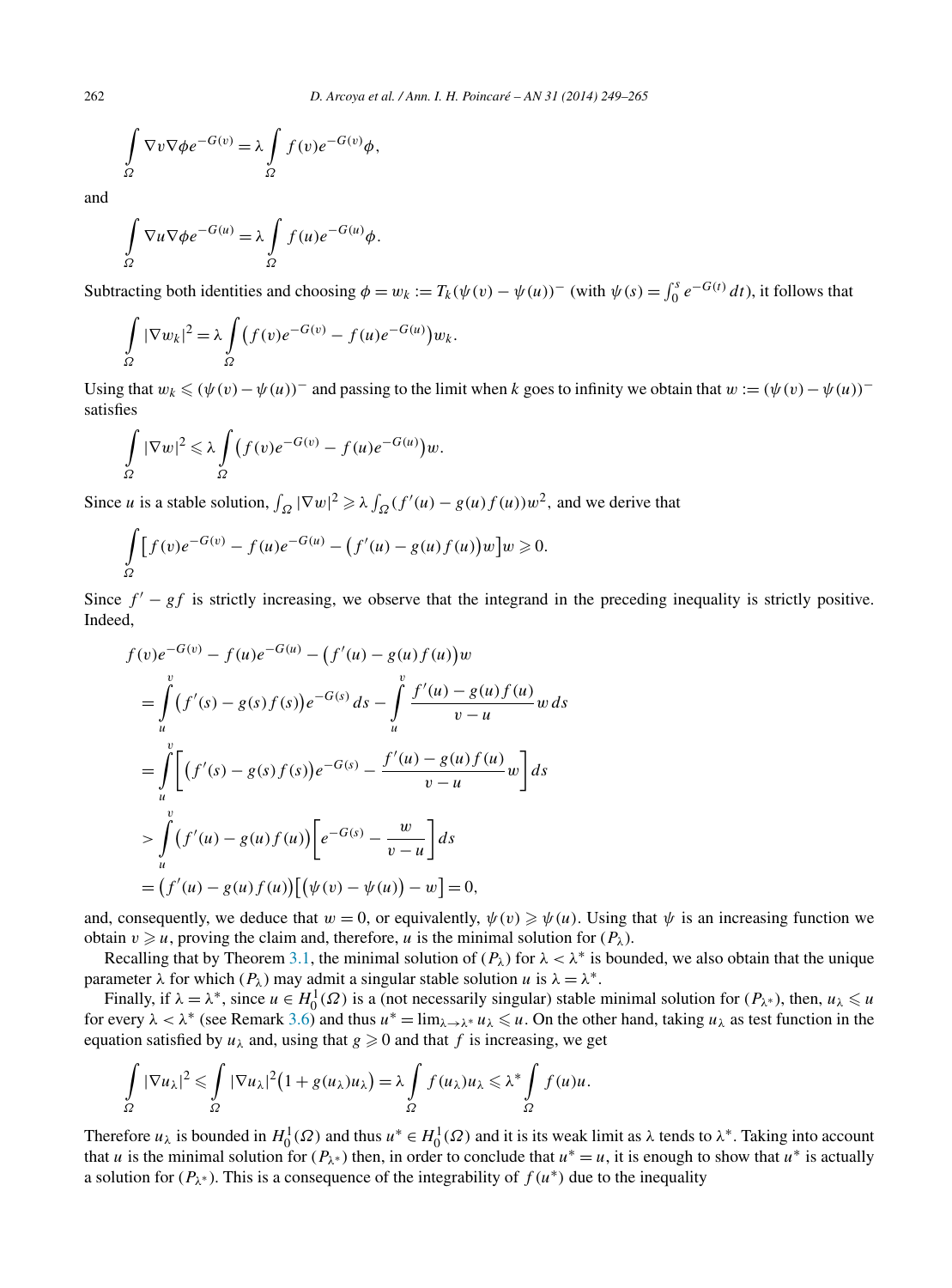<span id="page-14-0"></span>
$$
0 \leqslant f(u_\lambda) \leqslant f(u^*) \leqslant f(u)
$$

with  $f(u) \in L^1(\Omega)$  (since *u* is a solution of  $(P_\lambda)$ ).  $\Box$ 

A natural question arises: *is the extremal solution bounded or not*? In [\[15\]](#page-16-0) (see also [\[13,21\]\)](#page-16-0), for the semilinear case, sufficient conditions are given to assure that the extremal solution is bounded. We extend these sufficient conditions to the quasilinear case.

**Theorem 4.7.** *Assume that hypotheses of Lemma* [4.1](#page-10-0) *hold true with g bounded. If, in addition,*

$$
\lim_{s \to +\infty} g(s) \frac{f(s)}{f'(s)} = \alpha < \frac{1}{M}, \qquad \lim_{s \to +\infty} \frac{f(s)[f'(s) - Mg(s)f(s)]'}{f'(s)[f'(s) - Mg(s)f(s)]} = \mu \tag{4.3}
$$

*and*

$$
N < 4\tau (1 - M\alpha) + 2\mu + 4\sqrt{\tau (1 - M\alpha)} [\tau (1 - M\alpha) + \mu + \alpha - 1],
$$
\n(4.4)

*then the extremal solution u*<sup>∗</sup> *given by Theorem* [4.4](#page-11-0) *is bounded.*

**Proof.** If we define  $\nu := 2\tau(1 - M\alpha) + \mu + 2\sqrt{\tau(1 - M\alpha)}[\tau(1 - M\alpha) + \mu + \alpha - 1]$ , by (4.4), we can fix  $\beta \in$ *(N/2, v)*. Let  $\varphi(s)$  be a continuously differentiable function with  $\varphi(0) = 0$  and

$$
\varphi(s) = \left(\frac{f(s)^{\beta}}{f'(s) - Mg(s)f(s)}\right)^{\frac{1}{2}} \quad \text{for } s \geq 1.
$$

For  $\lambda < \lambda^*$  we choose  $\phi = \varphi(u_\lambda)$  as test function in the stability condition [\(3.8\)](#page-8-0) to get

$$
\int_{\Omega} |\nabla u_{\lambda}|^2 \varphi'(u_{\lambda})^2 \ge \tau \lambda \int_{\Omega} f(u_{\lambda})^{\beta} + \tau \lambda \int_{\{u_{\lambda} \le 1\}} [f'(u_{\lambda}) - Mg(u_{\lambda}) f(u_{\lambda})] \varphi(u_{\lambda})^2 - \tau \lambda \int_{\{u_{\lambda} \le 1\}} f(u_{\lambda})^{\beta}.
$$
 (4.5)

Now, we define  $\psi(s) = \int_0^s \varphi'(t)^2 e^{G(t) - G(s)} dt$ . Using L'Hôpital rule and (4.3) we have

$$
\lim_{s \to +\infty} \frac{\psi(s)}{f(s)^{\beta-1}} = \lim_{s \to +\infty} \frac{\int_0^s \varphi'(t)^2 e^{\int_0^t g(\tau) d\tau} dt}{f(s)^{\beta-1} e^{\int_0^s g(\tau) d\tau} dt} = \frac{1}{4} \frac{(\beta - \mu)^2}{(\beta - 1 + \alpha)(1 - M\alpha)}.
$$

In particular, since  $\beta < \nu$ , we can choose  $\gamma$  in the interval  $\left(\frac{(\beta-\mu)^2}{4(\beta-1+\alpha)(1-M\alpha)}, \tau\right)$  and  $K > 0$  such that

$$
\psi(s) \leqslant \gamma f(s)^{\beta - 1} + K \quad \text{for } s \geqslant 0.
$$

Thus, taking  $\psi(u_\lambda)$  as test function in [\(3.2\)](#page-5-0) with  $u = u_\lambda$  and using [\(3.1\)](#page-5-0), it follows

$$
\int_{\Omega} |\nabla u_{\lambda}|^2 \varphi'(u_{\lambda})^2 = \int_{\Omega} |\nabla u_{\lambda}|^2 \psi'(u_{\lambda}) + \int_{\Omega} g(u_{\lambda}) |\nabla u_{\lambda}|^2 \psi(u_{\lambda})
$$
  

$$
\leq \lambda \int_{\Omega} f(u_{\lambda}) \psi(u_{\lambda})
$$
  

$$
\leq \lambda \gamma \int_{\Omega} f(u_{\lambda})^{\beta} + K \lambda \int_{\Omega} f(u_{\lambda}).
$$

This, jointly with (4.5) gives

$$
(\tau - \gamma)\lambda \int_{\Omega} f(u_{\lambda})^{\beta} \leq K\lambda \int_{\Omega} f(u_{\lambda}) + \tau \lambda \int_{\{u_{\lambda} \leq 1\}} f(u_{\lambda})^{\beta}
$$
  

$$
\leq K\lambda^* \int_{\Omega} f(u^*) + \tau \lambda^* f(1)^{\beta} |\Omega|.
$$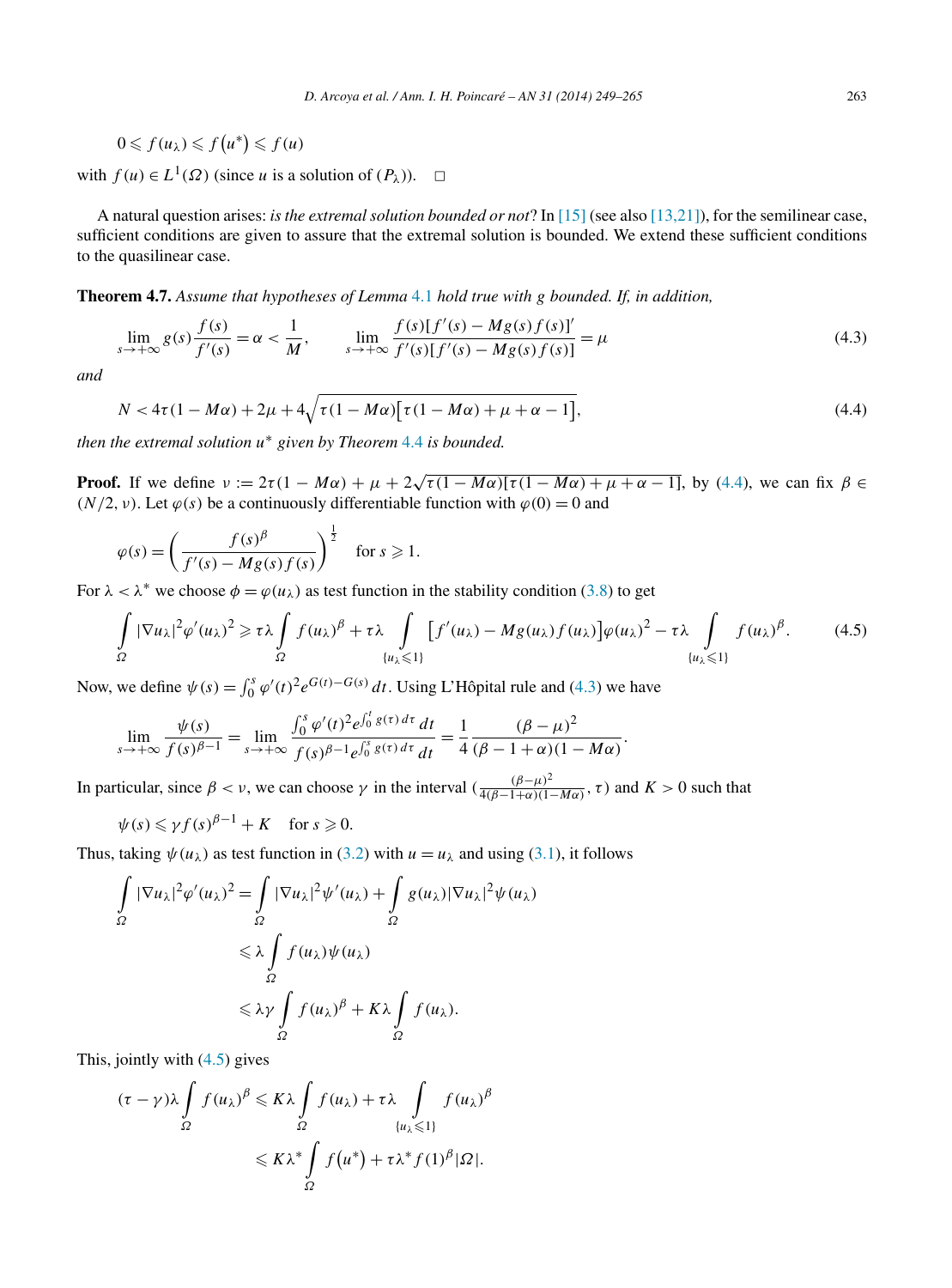<span id="page-15-0"></span>Thus,  $\gamma < \tau$  and Fatou lemma imply that  $f(u^*) \in L^{\beta}(\Omega)$ . As a consequence, since  $\beta > \frac{N}{2}$ , the Stampacchia theorem (see Lemma 5.1 in [\[23\]\)](#page-16-0) assures that  $u^* \in L^{\infty}(\Omega)$ .  $\Box$ 

**Remark 4.8.** In some cases, condition [\(4.4\)](#page-14-0) can be improved. For example, we can analyze the case that  $g \ge 0$  and, for some  $q, k > 1$ ,  $f(s) \sim ks^q$  for  $s \gg 0$ . In this particular case, the boundedness of the extremal solution  $u^*$  in the above result is deduced from the  $L^{\beta}$ -integrability of the power  $(u^*)^q$  for some  $\beta > N/2$ . However, using a bootstrap argument, it is also possible to deduce that  $u^* \in L^{\infty}(\Omega)$  if we just have  $\beta > \frac{N}{2}$  $\frac{q-1}{q}$ . Thus, condition [\(4.4\)](#page-14-0) can be improved in this case to

$$
N<\frac{q}{q-1}\big(4\tau(1-M\alpha)+2\mu+4\sqrt{\tau(1-M\alpha)\big[\tau(1-M\alpha)+\mu+\alpha-1\big]}\big).
$$

We conclude this section and the paper by showing some applications of the preceding theorems to some particular cases of nonlinearities *f* and *H*. First we consider the case of problem [\(1.2\)](#page-1-0) proving Theorem [1.1.](#page-2-0)

**Proof of Theorem [1.1.](#page-2-0)** Take  $f(s) = (1 + s)^p$  and  $H(x, s, \xi) = \frac{m(x)}{1 + s} |\xi|^2$ , with  $1 < m_1 \le m(x) \le m_2 < p$  and  $1 < p$ . Observe that [\(3.1\)](#page-5-0) is satisfied with  $g(s) = \frac{m_1}{1+s}$  and  $M = \frac{m_2}{m_1}$ . Moreover, f and g are nonnegative  $C^1$ -functions in  $[0, \infty)$  with  $f(0) > 0$ ,  $f$  strictly increasing,  $f'(s) - \frac{m(x)}{1+s} f(s)$  is strictly increasing in *s* for every  $x \in \Omega$  and *g* bounded. In addition,  $1/f \in L^1(0, +\infty)$  and conditions [\(2.2\)](#page-3-0), [\(2.4\)](#page-3-0) for  $\theta = \frac{m_2 - m_1}{m_1 - 1}$ , [\(3.3\)](#page-5-0) and [\(3.4\)](#page-5-0) are satisfied. Thus, by Theorem [3.1,](#page-5-0) there exists  $\lambda^* > 0$  such that [\(1.2\)](#page-1-0) has a minimal regular solution  $u_\lambda$  for every  $\lambda < \lambda^*$  and no solution for every  $\lambda > \lambda^*$ . On the other hand, condition [\(3.7\)](#page-8-0) holds true with  $\tau = \frac{m_1 - 1}{m_2 - 1}$  and, if  $(p - m_2)(m_1 + 1) > \frac{m_2 - 1}{m_1 - 1}$ , then also condition [\(4.1\)](#page-10-0) is satisfied (see Remark [4.2\)](#page-10-0) and Theorem [4.4](#page-11-0) assures in this case that  $u^* = \lim_{\lambda \to \lambda^*} u_\lambda$  is an *extremal solution*. Finally, condition [\(4.3\)](#page-14-0) is satisfied with  $\alpha = m_1/p$  and  $\mu = (p - 1)/p$  which implies, taking into account Theorem [4.7](#page-14-0) and Remark 4.8, that *u*<sup>∗</sup> is regular provided that

$$
3 \leq N < 4\frac{m_1 - 1}{m_2 - 1}\frac{p - m_2}{p - 1} + 2 + 4\frac{m_1 - 1}{m_2 - 1}\sqrt{\frac{p - m_2}{p - 1}}.\quad \Box
$$

**Remark 4.9.** In the case  $m_1 = m(x) = m_2$  Eq. [\(2.4\)](#page-3-0) is trivially satisfied even for  $m_1 \le 1$ .

**Remark 4.10.** Using similar arguments to these ones in  $[17,21]$ , we can study (see [\[1\]\)](#page-16-0) the radial solutions for [\(1.2\)](#page-1-0) with  $m(x) = 1$  and  $p = 2$ , that is, the problem

$$
\begin{cases}\n-\Delta w + \frac{|\nabla w|^2}{1+w} = \lambda (1+w)^2 & \text{in } B_1(0), \\
w = 0 & \text{on } \partial B_1(0).\n\end{cases}
$$
\n
$$
(Q_\lambda)
$$

A phase plane technique proves, for every  $\lambda > 0$ , the existence of infinitely many negative radially increasing solutions with  $w(0) = -1$ . Moreover, in this case there exist infinitely many bounded sign-changing solutions. Even more, if we denote  $\overline{\lambda} = 2(N - 2)$  and  $\lambda^* := \sup{\lambda > 0$ :  $(Q_{\lambda})$  admits positive radial solution} we have:

- 1. If  $N \ge 10$  then  $\lambda^* = \overline{\lambda}$  and  $(O_\lambda)$  has a unique positive radial regular solution for every  $\lambda \in (0, \lambda^*)$ .
- 2. If  $2 < N < 10$  then  $\lambda < \lambda^* < +\infty$  and  $(Q_{\lambda})$  has infinitely many positive regular radial solutions and a unique positive singular solution for  $5 \le N < 10$ .

Similarly, it is possible to handle the case of exponential nonlinearities  $f(s)$ .

**Theorem 4.11.** *If*  $0 < m_1 \le m(x) \le m_2 < \varpi$ , then there exists  $\lambda^* > 0$  such that the problem

$$
\begin{cases}\n-\Delta u + m(x)|\nabla u|^2 = \lambda e^{\overline{\omega} u} & \text{in } \Omega, \\
u = 0 & \text{on } \partial \Omega\n\end{cases}
$$

*has a minimal regular solution*  $u_\lambda$  *for every*  $0 < \lambda < \lambda^*$  *and no solution for every*  $\lambda > \lambda^*$ *. Moreover,*  $u^* = \lim_{\lambda \to \lambda^*} u_\lambda$ *is a solution (the extremal solution) for*  $\lambda = \lambda^*$  *and, if*